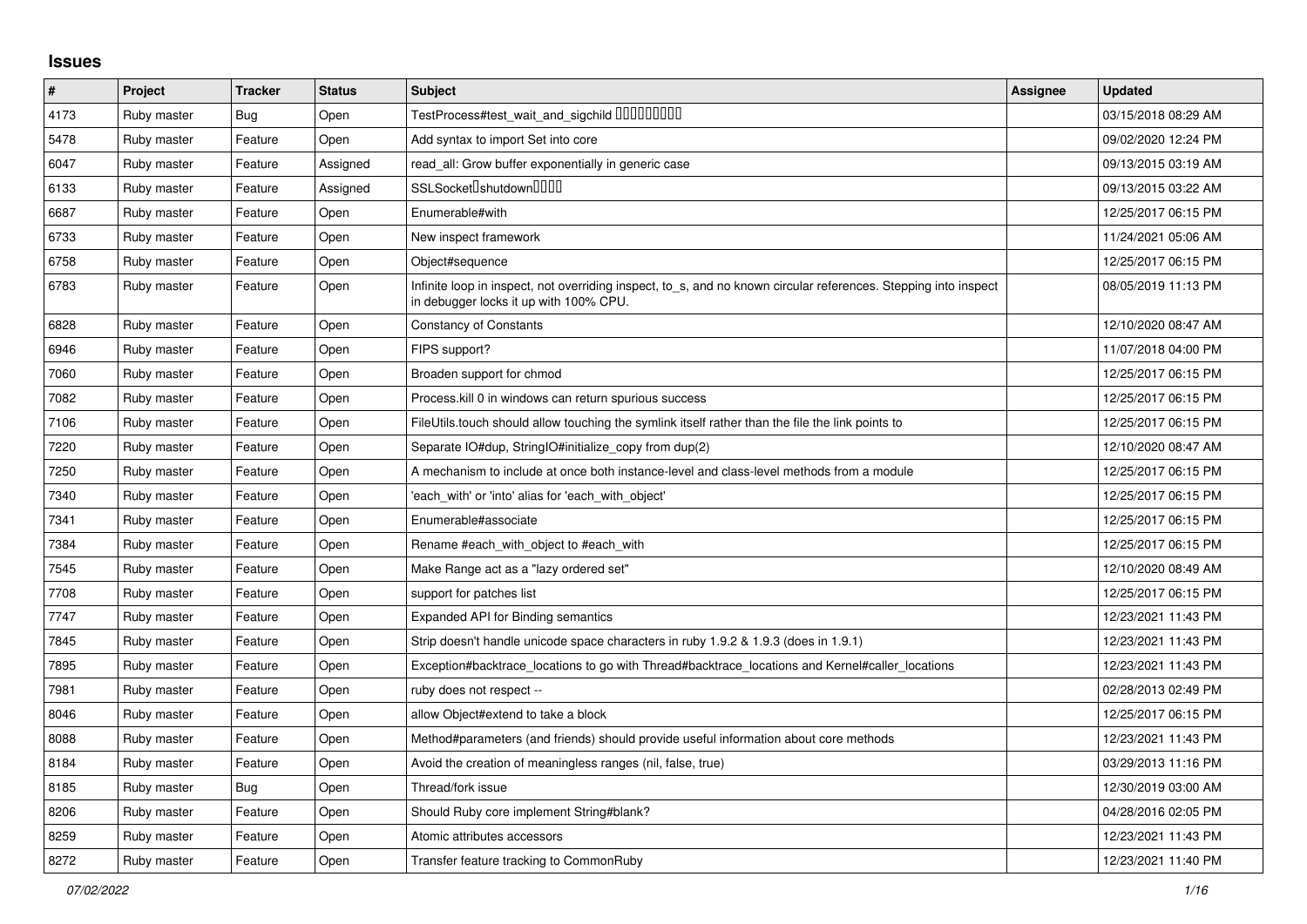| $\sharp$ | Project     | <b>Tracker</b> | <b>Status</b> | <b>Subject</b>                                                                          | <b>Assignee</b> | <b>Updated</b>      |
|----------|-------------|----------------|---------------|-----------------------------------------------------------------------------------------|-----------------|---------------------|
| 8275     | Ruby master | Feature        | Open          | Add Module#public_const_get                                                             |                 | 12/23/2021 11:43 PM |
| 8291     | Ruby master | Feature        | Open          | Allow retrieving the root Fiber of a Thread                                             |                 | 12/23/2021 11:43 PM |
| 8321     | Ruby master | Feature        | Open          | Ripper: I would like coordinates for keywords                                           |                 | 05/10/2013 07:01 PM |
| 8366     | Ruby master | Feature        | Open          | Exception.message take time to execute depending on the instance variables              |                 | 09/22/2014 06:41 AM |
| 8404     | Ruby master | Feature        | Open          | virtual, hooked or read only global variabels for ruby only code too                    |                 | 05/14/2013 09:19 PM |
| 8437     | Ruby master | Feature        | Open          | custom operators, unicode                                                               |                 | 08/30/2015 03:05 AM |
| 8452     | Ruby master | Feature        | Open          | Kernel#otherwise to rewrite code like (obj    default_obj).do_smth                      |                 | 05/26/2013 08:41 PM |
| 8494     | Ruby master | Feature        | Open          | Safe method for defensive copies. alternative to 'dup'                                  |                 | 06/05/2013 04:26 PM |
| 8506     | Ruby master | Feature        | Open          | Object#iter_for / Object#to_iter                                                        |                 | 06/10/2013 05:21 PM |
| 8544     | Ruby master | Feature        | Open          | OpenURI should open 'file://' URIs                                                      |                 | 12/12/2015 04:30 PM |
| 8564     | Ruby master | Feature        | Open          | Extend Module#attr methods                                                              |                 | 02/05/2015 07:39 PM |
| 8566     | Ruby master | Feature        | Open          | [PATCH] Allow to configure additional preludes                                          |                 | 12/10/2014 01:13 PM |
| 8570     | Ruby master | Feature        | Open          | Better mechanisms to safely load classes concurrently                                   |                 | 12/23/2021 11:43 PM |
| 8598     | Ruby master | Feature        | Open          | Expose information whether a timezone offset has been explicitly set on DateTime object |                 | 07/03/2013 08:27 PM |
| 8614     | Ruby master | Feature        | Open          | Object#singleton_class with a block                                                     |                 | 07/12/2013 10:14 AM |
| 8619     | Ruby master | Feature        | Open          | <b>Standard Profiling API</b>                                                           |                 | 12/23/2021 11:43 PM |
| 8626     | Ruby master | Feature        | Open          | Add a Set coercion method to the standard lib: Set(possible_set)                        |                 | 12/23/2021 11:43 PM |
| 8635     | Ruby master | Feature        | Open          | attr accessor with default block                                                        |                 | 12/23/2021 11:43 PM |
| 8640     | Ruby master | Feature        | Open          | Add Time#elapsed to return nanoseconds since creation                                   |                 | 12/23/2021 11:43 PM |
| 8681     | Ruby master | Feature        | Open          | Net::HTTP should set TCP_NODELAY for requests with body                                 |                 | 12/23/2021 11:43 PM |
| 8688     | Ruby master | Feature        | Open          | #sprintf should accept strings as keys                                                  |                 | 07/26/2013 02:33 AM |
| 8714     | Ruby master | Feature        | Open          | Non-interpolated regular expression literal                                             |                 | 08/02/2013 08:00 PM |
| 8751     | Ruby master | Feature        | Open          | Add offsets to method#source_location                                                   |                 | 12/23/2021 11:43 PM |
| 8772     | Ruby master | Feature        | Open          | Hash alias #  merge, and the case for Hash and Array polymorphism                       |                 | 12/25/2017 06:15 PM |
| 8786     | Ruby master | Feature        | Open          | Process.clock_gettime(:realtime)                                                        |                 | 08/15/2013 10:33 PM |
| 8807     | Ruby master | Feature        | Open          | Custom literals                                                                         |                 | 12/10/2020 08:53 AM |
| 8827     | Ruby master | Feature        | Open          | A method that flips the receiver and the first argument                                 |                 | 08/29/2013 05:59 AM |
| 8834     | Ruby master | Feature        | Open          | Kernel#load_relative                                                                    |                 | 04/18/2019 11:41 PM |
| 8848     | Ruby master | Feature        | Open          | Syntax for binary strings                                                               |                 | 12/23/2021 11:43 PM |
| 8853     | Ruby master | Feature        | Open          | Should String#sub(pattern) returns an Enumerator?                                       |                 | 07/13/2019 12:32 AM |
| 8862     | Ruby master | Feature        | Open          | getoptlong to accept user-provided commandline                                          |                 | 09/04/2013 09:53 PM |
| 8896     | Ruby master | Feature        | Open          | #tap with missing block                                                                 |                 | 12/23/2021 11:43 PM |
| 8921     | Ruby master | Feature        | Open          | Allow select, reject, etc to accept a regex                                             |                 | 04/04/2020 05:57 AM |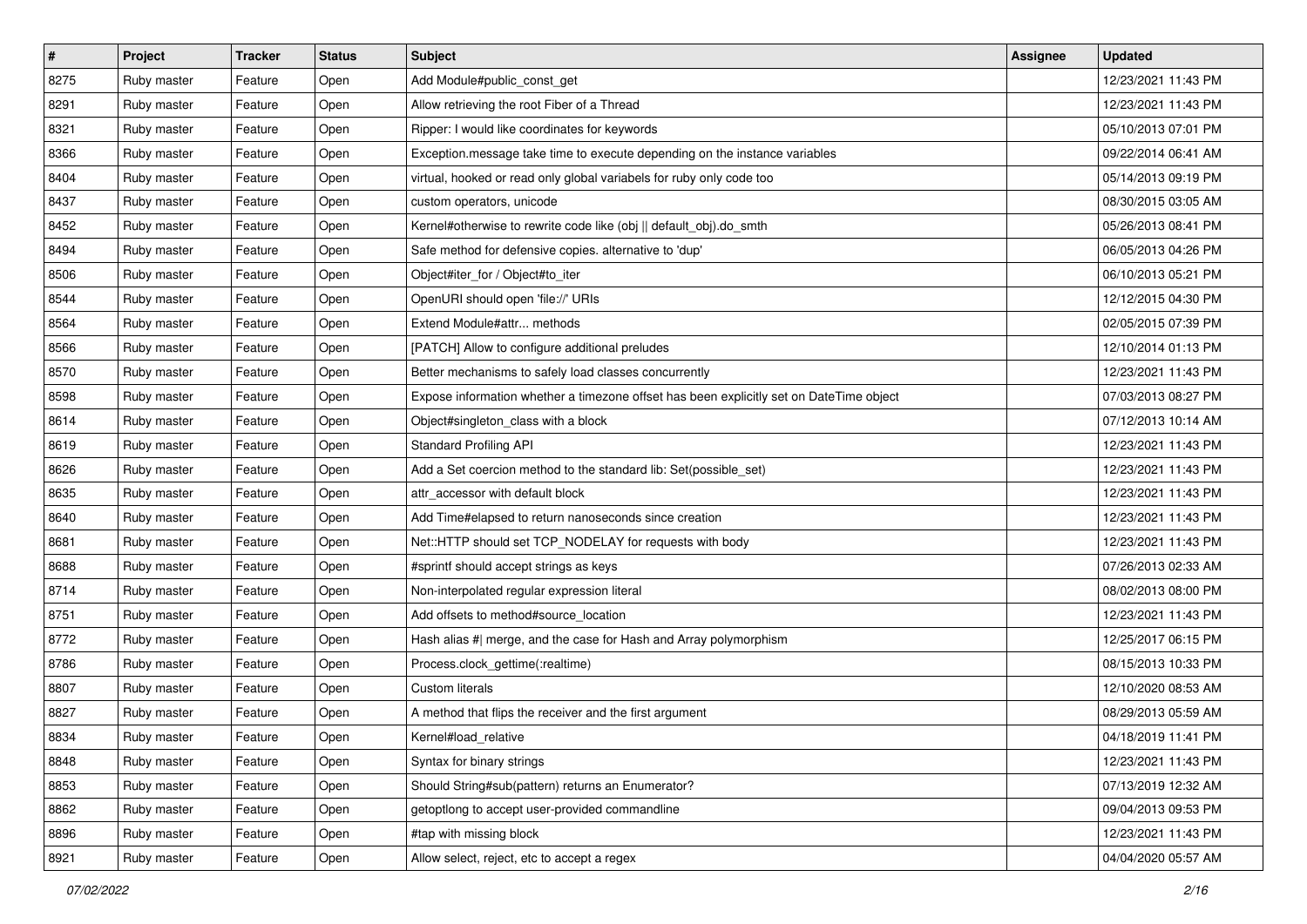| $\vert$ # | Project     | <b>Tracker</b> | <b>Status</b> | <b>Subject</b>                                                                                                                         | <b>Assignee</b> | <b>Updated</b>      |
|-----------|-------------|----------------|---------------|----------------------------------------------------------------------------------------------------------------------------------------|-----------------|---------------------|
| 8947      | Ruby master | Feature        | Open          | make alias, alias_method, attr_* return name of the alias                                                                              |                 | 12/23/2021 11:43 PM |
| 8961      | Ruby master | Feature        | Open          | Synchronizable module to easily wrap methods in a mutex                                                                                |                 | 12/23/2021 11:43 PM |
| 8967      | Ruby master | Feature        | Open          | add uninclude and unextend method                                                                                                      |                 | 09/30/2013 02:18 PM |
| 8970      | Ruby master | Feature        | Open          | Array.zip and Array.product                                                                                                            |                 | 09/12/2019 03:40 AM |
| 8987      | Ruby master | Feature        | Open          | map/collect extension which handles arguments                                                                                          |                 | 01/05/2018 09:00 PM |
| 8994      | Ruby master | Feature        | Open          | add methods for Float to get if an NaN is quiet or not, also add class methods for Float to "generate" an<br>quiet NaN and an loud NaN |                 | 10/21/2019 10:38 PM |
| 9049      | Ruby master | Feature        | Open          | Shorthands (a:b, *) for inclusive indexing                                                                                             |                 | 03/15/2018 12:26 AM |
| 9095      | Ruby master | Feature        | Open          | Allow `Symbol#to_proc` to take arguments                                                                                               |                 | 11/10/2013 04:25 AM |
| 9111      | Ruby master | Feature        | Open          | Encoding-free String comparison                                                                                                        |                 | 11/21/2013 04:35 PM |
| 9116      | Ruby master | Feature        | Open          | String#rsplit missing                                                                                                                  |                 | 04/27/2017 10:00 AM |
| 9145      | Ruby master | Feature        | Open          | Queue#pop(true) return nil if empty instead of raising ThreadError                                                                     |                 | 01/01/2018 07:41 PM |
| 9174      | Ruby master | Feature        | Open          | value receiving block for Hash#has_key?                                                                                                |                 | 11/29/2013 06:33 AM |
| 9185      | Ruby master | Feature        | Open          | Add alias_class_method or class_alias functionality                                                                                    |                 | 01/05/2018 09:00 PM |
| 9189      | Ruby master | <b>Bug</b>     | Assigned      | Build failure on Windows in case of nonascii TEMP environment.                                                                         |                 | 01/05/2018 09:00 PM |
| 9253      | Ruby master | Feature        | Open          | Regexp named match and case statement                                                                                                  |                 | 01/05/2018 09:00 PM |
| 9260      | Ruby master | Feature        | Open          | make FileUtils.rm_rf raise on errors                                                                                                   |                 | 12/19/2013 12:27 AM |
| 9355      | Ruby master | Feature        | Open          | Re: Rename method_id to method_name in TracePoint class                                                                                |                 | 07/12/2019 03:45 AM |
| 9400      | Ruby master | Feature        | Open          | Respect constant lookup when using `raise`                                                                                             |                 | 07/12/2019 03:36 AM |
| 9401      | Ruby master | Feature        | Open          | Yet another syntax for literal anonymous functions (lambdas)                                                                           |                 | 12/23/2021 11:43 PM |
| 9402      | Ruby master | Feature        | Open          | A syntax to specify the default value of a hash                                                                                        |                 | 12/23/2021 11:43 PM |
| 9435      | Ruby master | Bug            | Open          | Kernel.system problem                                                                                                                  |                 | 12/30/2019 03:00 AM |
| 9445      | Ruby master | Feature        | Open          | Support emitting 1.9 Symbol keyword Hash syntax when pretty printing Hashes                                                            |                 | 01/24/2014 06:01 AM |
| 9515      | Ruby master | Feature        | Open          | 'IO.each' and 'CSV.each'                                                                                                               |                 | 01/04/2020 05:41 PM |
| 9516      | Ruby master | Misc           | Open          | Consolidate all deprecation messages to one or more helper methods                                                                     |                 | 02/13/2014 05:11 PM |
| 9522      | Ruby master | Feature        | Open          | Float("NaN"), Float("Infinity")                                                                                                        |                 | 02/16/2014 05:36 AM |
| 9527      | Ruby master | Feature        | Open          | make Net::HTTP.get_print not only to \$stdout but to an IO as a parameter                                                              |                 | 02/23/2014 06:04 AM |
| 9553      | Ruby master | Feature        | Open          | Make argument validation routine of a method an object                                                                                 |                 | 02/22/2014 07:58 AM |
| 9556      | Ruby master | Feature        | Open          | Add HTTP#get block functionality to HTTP.get                                                                                           |                 | 02/23/2014 05:53 AM |
| 9557      | Ruby master | Feature        | Open          | Enumerator#next and Enumerator#peek with argument                                                                                      |                 | 04/11/2014 07:00 PM |
| 9585      | Ruby master | Feature        | Open          | Add Object#in? to make ruby easier to read                                                                                             |                 | 03/15/2014 04:49 PM |
| 9613      | Ruby master | Feature        | Open          | Warn about unsafe ossl ciphers                                                                                                         |                 | 09/13/2015 03:27 AM |
| 9667      | Ruby master | Feature        | Open          | Optimization of __FILE__ and __dir__                                                                                                   |                 | 03/25/2014 04:48 AM |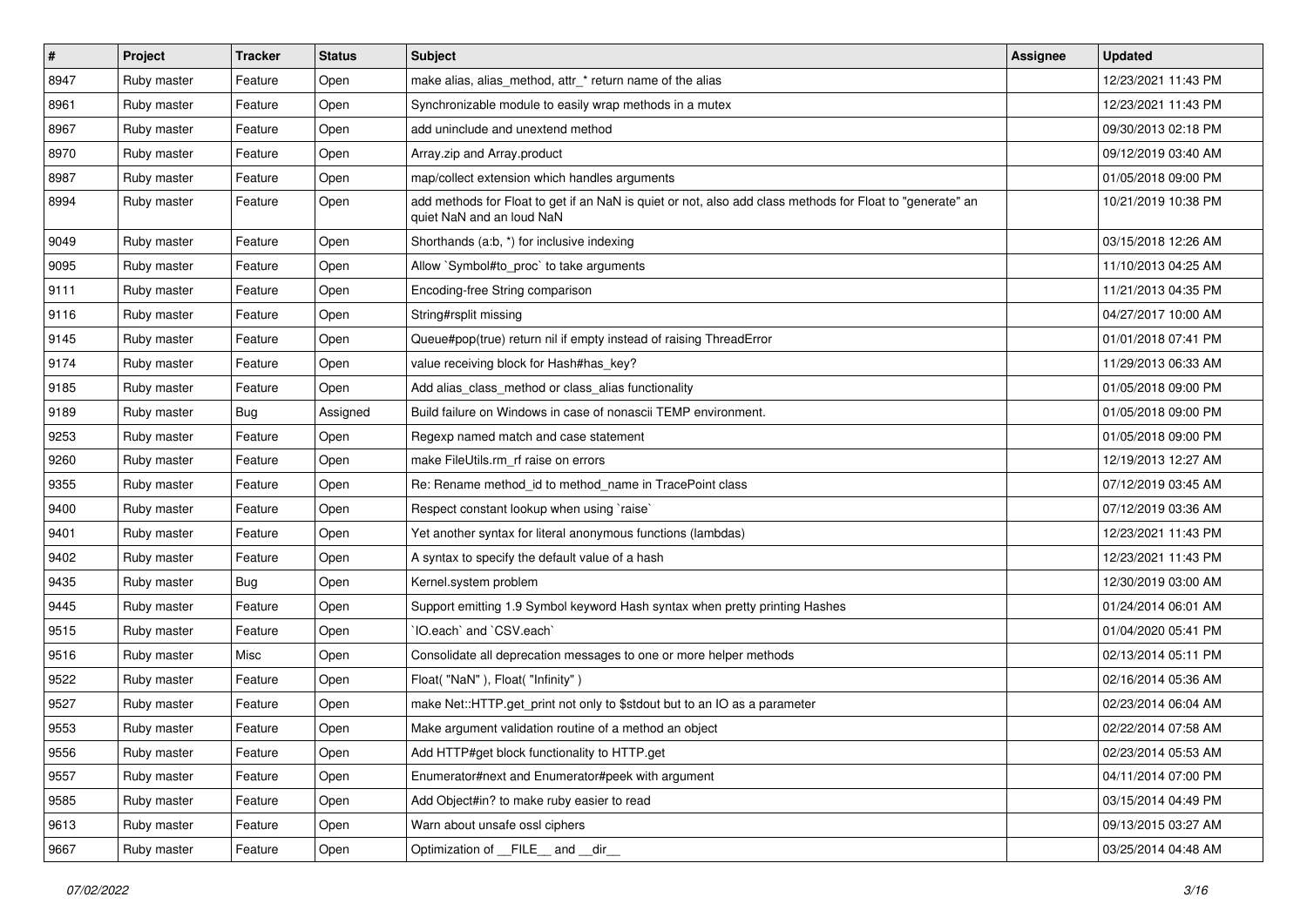| $\vert$ # | Project     | <b>Tracker</b> | <b>Status</b> | Subject                                                                                                                                                                           | Assignee | <b>Updated</b>      |
|-----------|-------------|----------------|---------------|-----------------------------------------------------------------------------------------------------------------------------------------------------------------------------------|----------|---------------------|
| 9686      | Ruby master | Feature        | Open          | Syntax for symbols used in hashes                                                                                                                                                 |          | 12/23/2021 11:43 PM |
| 9724      | Ruby master | Misc           | Open          | Warnings in Ruby: allow per-file directives to i.e. suppress warnings                                                                                                             |          | 04/10/2014 06:21 PM |
| 9725      | Ruby master | Feature        | Open          | Do not inspect NameError target object unless verbose                                                                                                                             |          | 05/08/2015 02:18 AM |
| 9760      | Ruby master | <b>Bug</b>     | Open          | mkmf does not allow for linking against custom libraries when a system library is present                                                                                         |          | 05/24/2016 08:11 AM |
| 9779      | Ruby master | Feature        | Open          | Add Module#descendents                                                                                                                                                            |          | 01/05/2018 09:00 PM |
| 9784      | Ruby master | Feature        | Open          | Alias URI#merge to URI#join                                                                                                                                                       |          | 04/29/2014 05:42 AM |
| 9804      | Ruby master | Feature        | Open          | File::CREATE as a synonym for File::CREAT                                                                                                                                         |          | 12/23/2021 11:43 PM |
| 9807      | Ruby master | Feature        | Open          | String.new with block                                                                                                                                                             |          | 05/07/2014 05:54 AM |
| 9830      | Ruby master | Feature        | Assigned      | Support for GOST private/public keys                                                                                                                                              |          | 09/13/2015 03:10 AM |
| 9832      | Ruby master | Misc           | Open          | better concurrency in threads                                                                                                                                                     |          | 05/12/2014 12:33 PM |
| 9853      | Ruby master | Feature        | Open          | Please consider quoted generation of hash like in %h(foo bar bee blaa)                                                                                                            |          | 05/19/2014 04:43 PM |
| 9871      | Ruby master | Feature        | Open          | load a ruby library which doesn't have extension                                                                                                                                  |          | 05/28/2014 10:07 AM |
| 9887      | Ruby master | Feature        | Open          | Add uninclude please                                                                                                                                                              |          | 05/31/2014 01:33 PM |
| 9909      | Ruby master | Feature        | Open          | why shouldn't constant lookup check the nesting of module's name                                                                                                                  |          | 06/07/2014 02:18 AM |
| 9918      | Ruby master | Feature        | Open          | Exception#cause should be shown in output and #inspect                                                                                                                            |          | 07/13/2015 02:32 PM |
| 9929      | Ruby master | Feature        | Open          | add with_default method to Hash                                                                                                                                                   |          | 06/11/2014 12:08 AM |
| 9941      | Ruby master | Feature        | Open          | Issue a warning when `module` or `class` keyword causes re-initialization of a constant that will become the<br>module/class name, instead of creating/reopening the module/class |          | 12/23/2021 11:43 PM |
| 9947      | Ruby master | Feature        | Open          | Make `Object#send` and `Object#method` private                                                                                                                                    |          | 12/23/2021 11:43 PM |
| 9953      | Ruby master | Feature        | Open          | set trace func values which could be frozen or symbols                                                                                                                            |          | 06/19/2014 10:44 PM |
| 9992      | Ruby master | Feature        | Open          | Access Modifiers (Internal Interfaces)                                                                                                                                            |          | 12/18/2017 03:04 PM |
| 10000     | Ruby master | Feature        | Open          | format width and precision with symbol hash                                                                                                                                       |          | 07/01/2014 01:25 AM |
| 10051     | Ruby master | Feature        | Open          | nbsp isn't remove with trim                                                                                                                                                       |          | 07/17/2014 08:02 AM |
| 10152     | Ruby master | Feature        | Open          | String#strip doesn't remove non-breaking space                                                                                                                                    |          | 04/12/2015 07:36 PM |
| 10168     | Ruby master | Feature        | Open          | Native Object#inspect method should single quote strings that don't need to be double quoted                                                                                      |          | 01/01/2016 08:27 PM |
| 10175     | Ruby master | Feature        | Open          | There's no reason to prefer Proc.new over Kernel#proc anymore                                                                                                                     |          | 11/10/2014 11:07 PM |
| 10176     | Ruby master | Feature        | Open          | Document how to perform net/http calls in parallel                                                                                                                                |          | 08/27/2014 10:46 PM |
| 10177     | Ruby master | Feature        | Open          | Hash#has_key? and Hash#has_value? should be deprecated                                                                                                                            |          | 09/19/2014 06:01 PM |
| 10179     | Ruby master | Feature        | Open          | Net::HTTP::Get.new("https://google.com").basic_auth(user_name, password) should throw exception<br>stating the need to set use ssl to true                                        |          | 09/13/2015 03:25 AM |
| 10181     | Ruby master | Feature        | Open          | New method File.openat()                                                                                                                                                          |          | 10/22/2015 12:12 PM |
| 10183     | Ruby master | Feature        | Open          | An alternative name for method `class`                                                                                                                                            |          | 10/31/2017 11:42 AM |
| 10215     | Ruby master | Feature        | Open          | prohibit subclassing for classes without allocator in Ruby                                                                                                                        |          | 09/08/2014 07:29 AM |
| 10217     | Ruby master | Feature        | Open          | Dir constructor similar to Pathname constructor                                                                                                                                   |          | 12/23/2021 11:43 PM |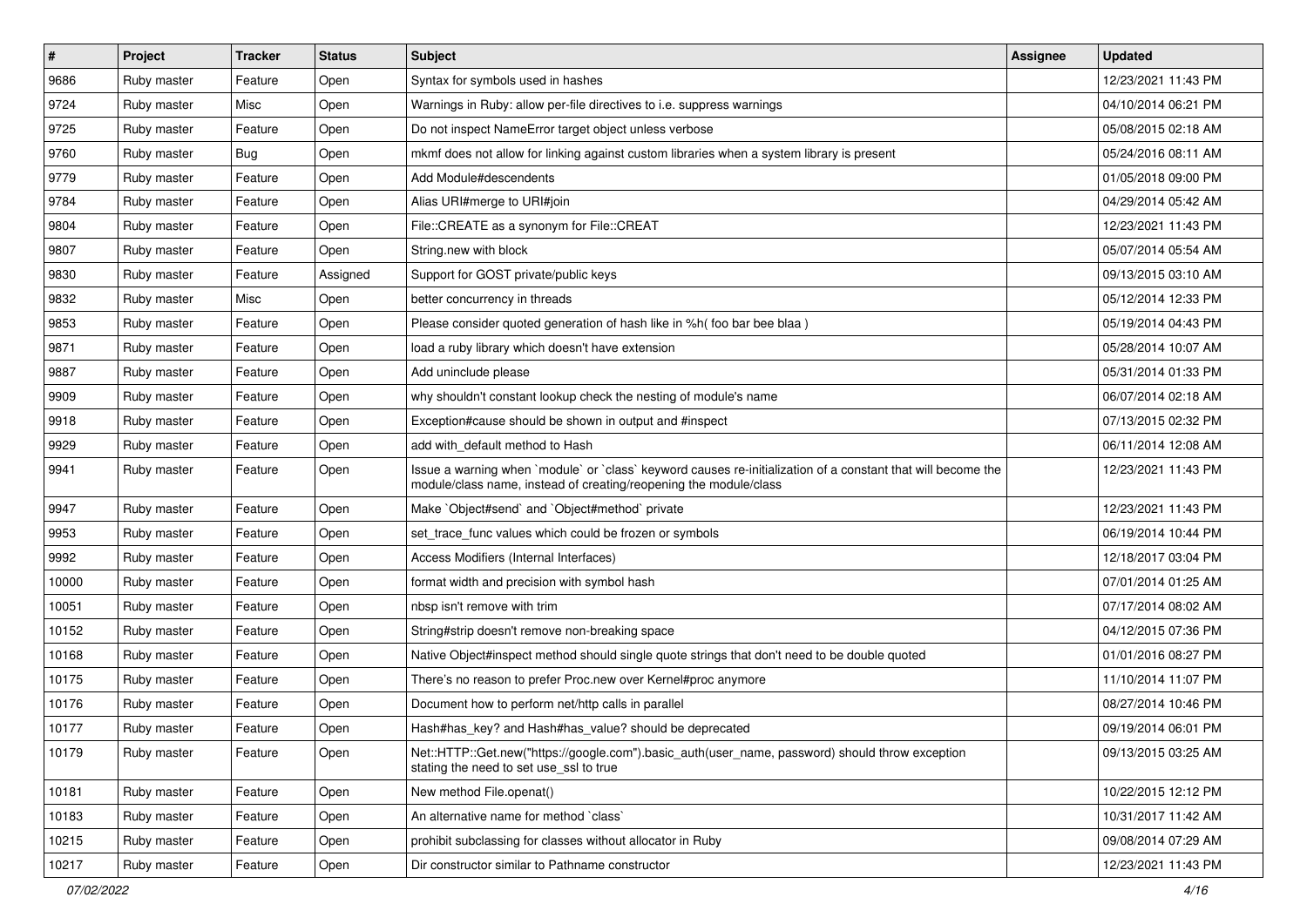| #     | Project     | <b>Tracker</b> | <b>Status</b> | Subject                                                                                                                            | Assignee | <b>Updated</b>      |
|-------|-------------|----------------|---------------|------------------------------------------------------------------------------------------------------------------------------------|----------|---------------------|
| 10225 | Ruby master | Feature        | Open          | [PATCH] *math.c: New method Math.normcdf                                                                                           |          | 01/05/2018 09:01 PM |
| 10237 | Ruby master | Feature        | Open          | Transform all elements of one Encoding into another Encoding for Array and Hash                                                    |          | 01/05/2018 09:01 PM |
| 10251 | Ruby master | Feature        | Open          | URI: Support wildcards (globbing) in no_proxy                                                                                      |          | 12/16/2015 05:22 AM |
| 10255 | Ruby master | Feature        | Open          | Math.log: check domain of base argument                                                                                            |          | 01/27/2015 02:32 AM |
| 10273 | Ruby master | Feature        | Open          | Immutable Ruby                                                                                                                     |          | 12/23/2021 11:43 PM |
| 10305 | Ruby master | Feature        | Open          | Method for resolving all autoload statements / Add warning on autoload when used with chroot                                       |          | 09/29/2014 02:05 PM |
| 10308 | Ruby master | Feature        | Open          | Pipes in Ruby                                                                                                                      |          | 09/30/2014 11:21 PM |
| 10312 | Ruby master | Misc           | Open          | - Give people more control over how the ruby parser sees code and lexical code elements (valid/invalid<br>toggle options) + macros |          | 01/20/2016 05:14 PM |
| 10318 | Ruby master | Feature        | Open          | [PATCH 0/n] Let underscore be positionally matched arg to omit binding obvious variable.                                           |          | 12/10/2020 08:53 AM |
| 10320 | Ruby master | Feature        | Open          | require into module                                                                                                                |          | 06/10/2021 08:15 AM |
| 10327 | Ruby master | Feature        | Open          | Bool/False/True module for '==='                                                                                                   |          | 10/15/2014 02:42 PM |
| 10331 | Ruby master | Feature        | Open          | String#to_r to recognize negative denominators                                                                                     |          | 10/06/2014 02:44 PM |
| 10332 | Ruby master | Feature        | Open          | Rational literal for mixed fractions                                                                                               |          | 10/06/2014 02:55 PM |
| 10343 | Ruby master | Feature        | Open          | Postfix notations for `when` and `else` inside `case` statement                                                                    |          | 10/08/2014 05:25 PM |
| 10366 | Ruby master | Feature        | Open          | New inspection form for rational                                                                                                   |          | 10/11/2014 12:50 AM |
| 10370 | Ruby master | Feature        | Open          | [PATCH] We don't need to check whether rb_block_call exists                                                                        |          | 01/29/2019 06:46 PM |
| 10371 | Ruby master | Feature        | Open          | Use Thread#handle_interrupt in MonitorMixin                                                                                        |          | 12/23/2021 11:43 PM |
| 10378 | Ruby master | Feature        | Open          | [PATCH $0/3$ ] It's better $(1 + 0i)$ .real? return true                                                                           |          | 01/05/2018 09:01 PM |
| 10386 | Ruby master | Feature        | Open          | [PATCH 3/3] There is little possibility of using m_sqrt at complex.c                                                               |          | 11/10/2014 11:10 PM |
| 10391 | Ruby master | Feature        | Open          | Provide %eISO-8859-1'string \xAA literal' string literals with explicit encoding                                                   |          | 10/28/2014 10:27 AM |
| 10424 | Ruby master | Misc           | Open          | Error message when sorting NaN                                                                                                     |          | 10/25/2014 02:13 PM |
| 10425 | Ruby master | Feature        | Open          | A predicate method to tell if a number is near another                                                                             |          | 10/26/2014 01:47 AM |
| 10426 | Ruby master | Feature        | Open          | A predicate to express congruence                                                                                                  |          | 11/14/2014 02:11 AM |
| 10436 | Ruby master | <b>Bug</b>     | Open          | ruby -c and ripper inconsistency: m(&nil) {}                                                                                       |          | 08/27/2019 12:08 AM |
| 10455 | Ruby master | Feature        | Open          | [PATCH 0/n] Combine interface for creating new matrix                                                                              |          | 10/29/2014 10:17 PM |
| 10473 | Ruby master | Feature        | Open          | Change Date#to datetime to use local time                                                                                          |          | 07/23/2021 07:08 PM |
| 10474 | Ruby master | Feature        | Open          | [PATCH 1/1] Refactoring math.c (Combined some macros into one macro)                                                               |          | 11/10/2014 10:29 PM |
| 10477 | Ruby master | Feature        | Open          | Implicit interfaces                                                                                                                |          | 12/23/2021 11:43 PM |
| 10503 | Ruby master | Feature        | Open          | introduce InvalidPercentEncoding error for failed URI parsing                                                                      |          | 01/05/2018 09:01 PM |
| 10505 | Ruby master | Feature        | Open          | [PATCH 2/n] DDDDDDDD./Object#eql? with block. (ja/en)                                                                              |          | 11/13/2014 05:52 PM |
| 10519 | Ruby master | Feature        | Open          | <b>TLS Renegotiation</b>                                                                                                           |          | 09/13/2015 03:29 AM |
| 10528 | Ruby master | Feature        | Open          | Allow line breaks instead of commas in arrays, hashes, argument lists, etc.                                                        |          | 12/23/2021 11:43 PM |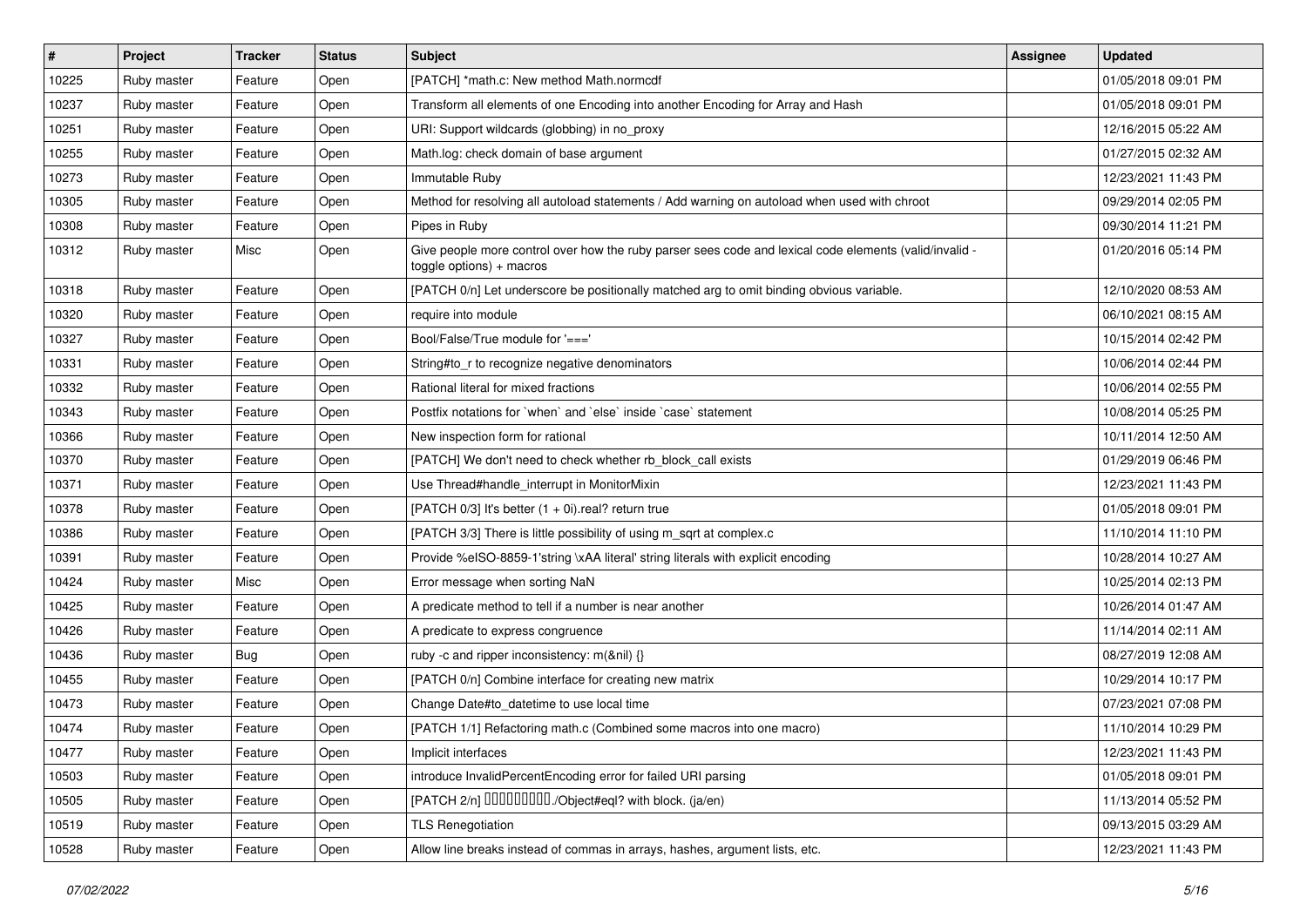| $\vert$ # | Project     | <b>Tracker</b> | <b>Status</b> | Subject                                                                                     | Assignee | <b>Updated</b>      |
|-----------|-------------|----------------|---------------|---------------------------------------------------------------------------------------------|----------|---------------------|
| 10548     | Ruby master | Feature        | Open          | remove callcc (Callcc is now going obsoleted. Please use Fiber.)                            |          | 04/18/2022 09:07 AM |
| 10552     | Ruby master | Feature        | Open          | [PATCH] Add Enumerable#frequencies and Enumerable#relative_frequencies                      |          | 11/30/2014 11:56 AM |
| 10561     | Ruby master | Feature        | Open          | Improve function of Thread::Backtrace::Location #path and #absolute_path                    |          | 09/24/2020 09:39 AM |
| 10585     | Ruby master | Feature        | Open          | struct: speedup struct.attr = $v$ for first 10 attributes and struct[:attr] for big structs |          | 06/30/2015 08:18 PM |
| 10589     | Ruby master | Feature        | Open          | [TracePoint API] Make THREAD_{BEGIN, END} events return some context information            |          | 12/11/2014 04:27 PM |
| 10602     | Ruby master | Feature        | Open          | Support multithreaded profiling                                                             |          | 07/09/2019 01:24 AM |
| 10634     | Ruby master | Feature        | Open          | Baselining with Benchmark                                                                   |          | 12/23/2021 11:43 PM |
| 10645     | Ruby master | Feature        | Open          | Consider adding support of .first to MatchData object like MatchData[0]                     |          | 12/25/2014 06:50 AM |
| 10658     | Ruby master | Feature        | Open          | ThreadGroup local variables                                                                 |          | 01/28/2016 07:20 AM |
| 10663     | Ruby master | Feature        | Open          | Consider adding support for String input to File. methods                                   |          | 01/05/2015 12:47 AM |
| 10683     | Ruby master | Feature        | Open          | fix inconsistent behavior of Kernel. Hash()                                                 |          | 01/02/2015 06:00 AM |
| 10701     | Ruby master | Feature        | Open          | Class: Array 2 New methods                                                                  |          | 01/08/2015 07:21 AM |
| 10726     | Ruby master | Feature        | Open          | [PATCH 4/4] * New methods: Set#power                                                        |          | 01/28/2015 07:48 AM |
| 10728     | Ruby master | Feature        | Open          | Warning for Fixnum#size to use RbConfig::SIZEOF['long']                                     |          | 01/11/2015 04:23 PM |
| 10729     | Ruby master | Feature        | Open          | Array method to subtract in place                                                           |          | 01/11/2015 02:29 PM |
| 10755     | Ruby master | Feature        | Open          | Use rb_define_alias instead of rb_define_method for rb_cHash                                |          | 07/27/2021 11:09 AM |
| 10770     | Ruby master | Feature        | Open          | chr and ord behavior for ill-formed byte sequences and surrogate code points                |          | 01/22/2015 10:19 AM |
| 10783     | Ruby master | Misc           | Open          | String#concat has an "appending" behavior                                                   |          | 08/08/2018 03:08 AM |
| 10791     | Ruby master | Misc           | Assigned      | [PATCH 1/1] Remove unnecessary passing value from doc for Observable                        |          | 08/10/2018 10:51 AM |
| 10793     | Ruby master | Feature        | Open          | Infrastructure/Release-Management: Sign releases                                            |          | 02/12/2016 09:20 PM |
| 10829     | Ruby master | Feature        | Open          | Add to_proc method to the Array class                                                       |          | 12/23/2021 11:43 PM |
| 10851     | Ruby master | Feature        | Open          | Introduce Regexp#fetch                                                                      |          | 02/13/2015 11:15 AM |
| 10863     | Ruby master | Feature        | Open          | allow protected class methods to be callable from instance methods                          |          | 04/01/2015 06:11 PM |
| 10869     | Ruby master | Feature        | Open          | Add support for option to pre-compile Ruby files                                            |          | 02/23/2015 11:08 AM |
| 10879     | Ruby master | Feature        | Open          | UnboundMethod#to_proc                                                                       |          | 02/21/2015 07:56 PM |
| 10882     | Ruby master | Feature        | Open          | Provide Levenshtein distance implementation as part of stdlib                               |          | 02/26/2015 03:56 PM |
| 10927     | Ruby master | Feature        | Open          | [PATCH] Add default empty string to string replacements                                     |          | 03/04/2015 10:49 AM |
| 10949     | Ruby master | Feature        | Open          | Time is WB unprotected                                                                      |          | 07/23/2015 05:55 PM |
| 10983     | Ruby master | Misc           | Open          | Why blocks make Ruby methods 439% slower?                                                   |          | 11/10/2015 06:21 AM |
| 11026     | Ruby master | Feature        | Open          | How atomic should dynamic regexp with "once" flag be?                                       |          | 12/23/2021 11:43 PM |
| 11064     | Ruby master | Bug            | Open          | #singleton_methods for objects with special singleton_class returns an empty array          |          | 01/31/2022 05:02 AM |
| 11100     | Ruby master | Feature        | Open          | Permit multiple captures with String [Regexp, ]                                             |          | 01/24/2016 08:42 AM |
| 11129     | Ruby master | Feature        | Open          | block-level hash destructuring only works for the last argument                             |          | 07/07/2019 05:11 AM |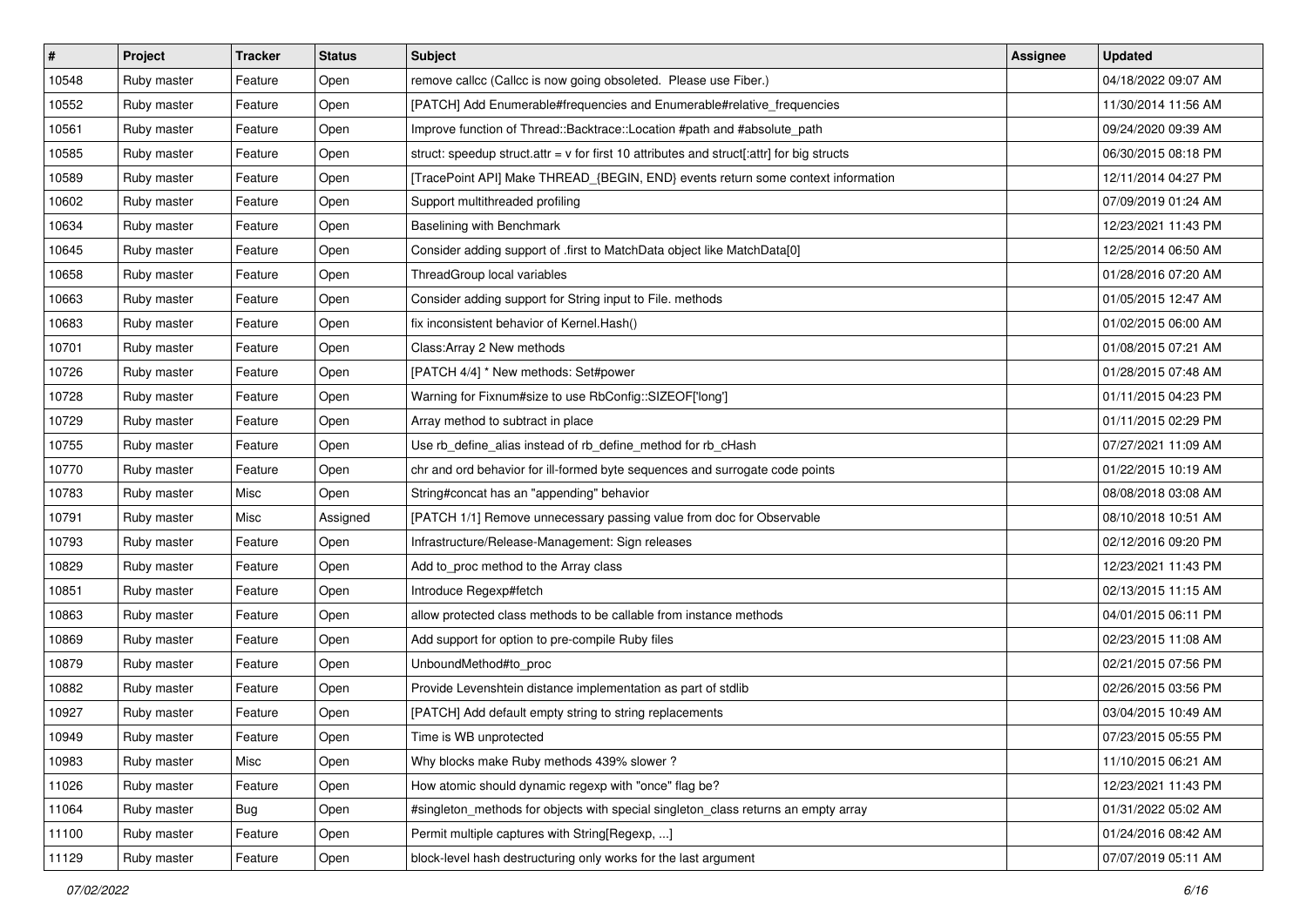| $\vert$ # | Project     | <b>Tracker</b> | <b>Status</b> | <b>Subject</b>                                                                                                     | <b>Assignee</b> | <b>Updated</b>      |
|-----------|-------------|----------------|---------------|--------------------------------------------------------------------------------------------------------------------|-----------------|---------------------|
| 11148     | Ruby master | Feature        | Open          | Add a way to require files, but not raise an exception when the file isn't found                                   |                 | 05/13/2015 05:57 PM |
| 11177     | Ruby master | <b>Bug</b>     | Open          | <b>DATALEOFILILILILILI</b>                                                                                         |                 | 05/25/2015 03:49 AM |
| 11183     | Ruby master | <b>Bug</b>     | Open          |                                                                                                                    |                 | 05/26/2015 08:32 AM |
| 11230     | Ruby master | Bug            | Open          | Should rb_struct_s_members() be public API?                                                                        |                 | 04/17/2021 05:06 PM |
| 11262     | Ruby master | Feature        | Open          | Make more objects behave like "Functions"                                                                          |                 | 12/28/2019 09:47 PM |
| 11273     | Ruby master | Feature        | Open          | [PATCH] Make it possible to 'load' from a FIFO file                                                                |                 | 07/23/2019 05:45 PM |
| 11295     | Ruby master | Misc           | Open          | Request for comments about error messages                                                                          |                 | 10/22/2015 09:12 AM |
| 11305     | Ruby master | Feature        | Open          | [ipaddr] include the IP address in question within the InvalidAddressError exception message                       |                 | 06/25/2015 04:25 AM |
| 11309     | Ruby master | Feature        | Open          | Iterator over string matches                                                                                       |                 | 07/01/2015 08:35 AM |
| 11315     | Ruby master | Feature        | Open          | [PATCH] Add Array#^ for parity with other set-like operations.                                                     |                 | 06/29/2015 05:05 AM |
| 11323     | Ruby master | Feature        | Open          | Documentation update on how uniq works / guarantee of order                                                        |                 | 07/02/2015 03:34 AM |
| 11347     | Ruby master | Feature        | Open          | Errors with cause not reported properly to console                                                                 |                 | 07/15/2015 04:39 PM |
| 11355     | Ruby master | Misc           | Open          | Exceptions inheriting from Timeout:: Error should behave the same way                                              |                 | 07/15/2015 04:59 PM |
| 11361     | Ruby master | Feature        | Open          | proposal for easy method to nil-guard for generated variable name.                                                 |                 | 02/21/2016 12:01 PM |
| 11373     | Ruby master | Feature        | Open          | Add command line option to query valid values for --dump                                                           |                 | 07/27/2021 11:09 AM |
| 11388     | Ruby master | Feature        | Open          | SMTP Service Extension for Delivery Status Notifications                                                           |                 | 02/06/2018 11:37 AM |
| 11415     | Ruby master | Feature        | Open          | autoload with a Proc                                                                                               |                 | 10/21/2015 08:38 PM |
| 11428     | Ruby master | Feature        | Open          | system/exec/etc. should to_s their argument to restore Pathname functionality as it was in 1.8                     |                 | 11/06/2016 02:17 AM |
| 11429     | Ruby master | Feature        | Open          | Local variable assignment via regex ===                                                                            |                 | 08/10/2015 11:26 PM |
| 11431     | Ruby master | Feature        | Open          | [PATCH] rb_parser_compile_*: remove volatile arg                                                                   |                 | 07/27/2021 07:27 AM |
| 11446     | Ruby master | Feature        | Open          | Possible work around for the requirement to supplying arguments like this: .map(&:method, <arguments>)</arguments> |                 | 08/14/2015 04:40 PM |
| 11475     | Ruby master | Feature        | Open          | <b>AST transforms</b>                                                                                              |                 | 08/21/2015 11:14 AM |
| 11500     | Ruby master | Feature        | Open          | [RFC] rename Queue to UnboundedQueue                                                                               |                 | 07/19/2021 07:48 AM |
| 11507     | Ruby master | Feature        | Open          | Net::HTTP should use TCP_CORK or TCP_NOPUSH to avoid fragmenting packets                                           |                 | 09/04/2015 09:47 AM |
| 11514     | Ruby master | Bug            | Open          | AIX6.1 - Ruby 2.2.3 - Segmentation fault in : byteslice                                                            |                 | 09/18/2015 07:39 AM |
| 11539     | Ruby master | Feature        | Open          | Support explicit declaration of volatile instance variables                                                        |                 | 01/26/2021 03:30 PM |
| 11550     | Ruby master | Feature        | Open          | Current behaviour of super() is dangerous in the presence of more than one included modules.                       |                 | 01/20/2016 08:44 AM |
| 11570     | Ruby master | Misc           | Open          | Clarify autoload chaining behavior                                                                                 |                 | 10/06/2015 04:52 PM |
| 11577     | Ruby master | Feature        | Open          | Add encodeURIComponent compatible API for URI                                                                      |                 | 10/09/2015 01:40 PM |
| 11582     | Ruby master | <b>Bug</b>     | Open          | On Solaris, Rational#** returns -Infinity for Rational(0) when passed a negative Float                             |                 | 10/13/2015 03:12 AM |
| 11583     | Ruby master | Feature        | Open          | Add File#unlink                                                                                                    |                 | 10/12/2015 05:40 AM |
| 11588     | Ruby master | Feature        | Open          | Implement structured warnings                                                                                      |                 | 12/06/2015 08:48 PM |
| 11597     | Ruby master | Feature        | Open          | Add Linux-specific setfsuid(2)/setfsgid(2)                                                                         |                 | 10/15/2015 10:08 PM |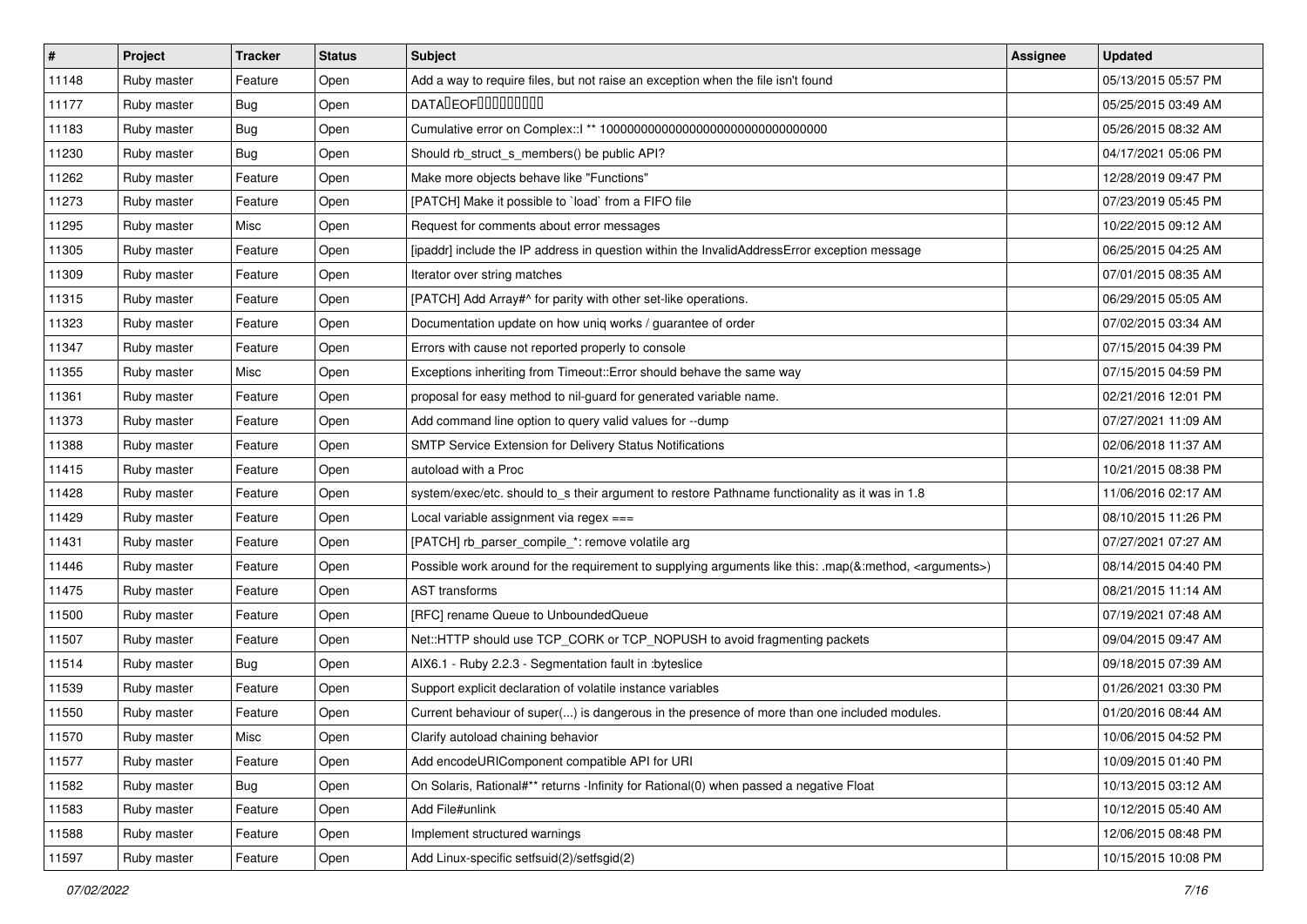| $\vert$ # | Project     | <b>Tracker</b> | <b>Status</b> | <b>Subject</b>                                                                                                                              | Assignee | <b>Updated</b>      |
|-----------|-------------|----------------|---------------|---------------------------------------------------------------------------------------------------------------------------------------------|----------|---------------------|
| 11625     | Ruby master | Feature        | Assigned      | Unlock GVL for SHA1 calculations                                                                                                            |          | 09/25/2018 11:26 AM |
| 11629     | Ruby master | Feature        | Open          | Implement Enhanced Mail System Status Codes (rfc1893)                                                                                       |          | 10/28/2015 10:38 AM |
| 11630     | Ruby master | Feature        | Open          | possibility to serialize Proc or Lambda                                                                                                     |          | 11/23/2015 01:34 PM |
| 11634     | Ruby master | Feature        | Open          | [PATCH] variable.c (rb_global_tbl): convert to id_table                                                                                     |          | 10/29/2015 08:11 PM |
| 11660     | Ruby master | Feature        | Open          | a falsy value (similar to js undefined) that facilitates forwarding of default arguments                                                    |          | 11/05/2019 07:33 PM |
| 11665     | Ruby master | Feature        | Open          | Support nested functions for better code organization                                                                                       |          | 11/16/2016 03:06 PM |
| 11690     | Ruby master | Feature        | Open          | Update Hash during multiple assignment                                                                                                      |          | 12/10/2015 12:26 PM |
| 11694     | Ruby master | Feature        | Open          | Numeric#nonpositive?, nonnegative?                                                                                                          |          | 11/16/2015 12:56 AM |
| 11700     | Ruby master | Feature        | Open          | positive flags for reverse lookup to socket                                                                                                 |          | 11/17/2015 02:48 AM |
| 11723     | Ruby master | Feature        | Open          | CGI library should give access to raw request body                                                                                          |          | 11/20/2015 07:06 PM |
| 11781     | Ruby master | Feature        | Open          | Would it be possible to alias .prepend() towards .unshift() for class Array by default?                                                     |          | 12/09/2015 12:46 PM |
| 11783     | Ruby master | Misc           | Open          | Do you have any idea if you have a budgets?                                                                                                 |          | 05/16/2019 09:06 PM |
| 11786     | Ruby master | Feature        | Open          | [PATCH] micro-optimize case dispatch even harder                                                                                            |          | 12/09/2015 09:58 AM |
| 11796     | Ruby master | Feature        | Open          | [PATCH] Refactor reduce call get stat()                                                                                                     |          | 12/09/2015 02:33 PM |
| 11815     | Ruby master | Feature        | Open          | Proposal for method `Array#difference`                                                                                                      |          | 07/20/2020 11:34 PM |
| 11817     | Ruby master | Feature        | Open          | map.parallel                                                                                                                                |          | 12/15/2015 04:28 AM |
| 11868     | Ruby master | Feature        | Open          | Proposal for RubyVM::InstructionSequence.compile to return an object containing the syntax error<br>information currently written to STDERR |          | 04/21/2016 05:49 AM |
| 11917     | Ruby master | Feature        | Open          | Add Range#length as an alias for size                                                                                                       |          | 01/30/2016 07:01 AM |
| 11923     | Ruby master | Feature        | Open          | Put Struct accessors into separate module to allow redefining them in Struct.new's block                                                    |          | 05/17/2016 06:37 AM |
| 11927     | Ruby master | Feature        | Open          | Return value for `Module#include` and `Module#prepend`                                                                                      |          | 09/02/2020 12:40 AM |
| 11939     | Ruby master | Feature        | Open          | Syntax sugar to apply a method replace a variable                                                                                           |          | 01/04/2016 09:49 AM |
| 11987     | Ruby master | Feature        | Open          | daemons can't show the backtrace of rb_bug                                                                                                  |          | 01/13/2016 10:58 AM |
| 12006     | Ruby master | Feature        | Open          | return IO object from IO#print, IO#puts, IO#close_read, IO#close_write,                                                                     |          | 01/21/2016 12:42 PM |
| 12008     | Ruby master | Feature        | Open          | Immutable object graphs (a.k.a. deep freeze)                                                                                                |          | 06/27/2019 10:29 PM |
| 12017     | Ruby master | Feature        | Open          | [PATCH] dedupe string keys from Marshal.load                                                                                                |          | 01/25/2016 09:02 AM |
| 12021     | Ruby master | Feature        | Open          | Final instance variables                                                                                                                    |          | 12/23/2021 11:43 PM |
| 12023     | Ruby master | Feature        | Open          | Allow ivars to be used as method arguments                                                                                                  |          | 01/27/2016 09:58 AM |
| 12034     | Ruby master | Feature        | Open          | RegExp does not respect file encoding directive                                                                                             |          | 02/13/2016 06:41 PM |
| 12041     | Ruby master | Feature        | Open          | Change the initializer of NameError to take a receiver as the third argument                                                                |          | 02/12/2016 05:37 AM |
| 12057     | Ruby master | Feature        | Open          | Allow methods with 'yield' to be called without a block                                                                                     |          | 12/23/2021 11:43 PM |
| 12059     | Ruby master | Feature        | Open          | `Array#single?`, `Hash#single?`                                                                                                             |          | 02/10/2016 04:02 AM |
| 12077     | Ruby master | Feature        | Open          | Consolidate SSLSocket interface with TCPSocket                                                                                              |          | 05/17/2016 06:37 AM |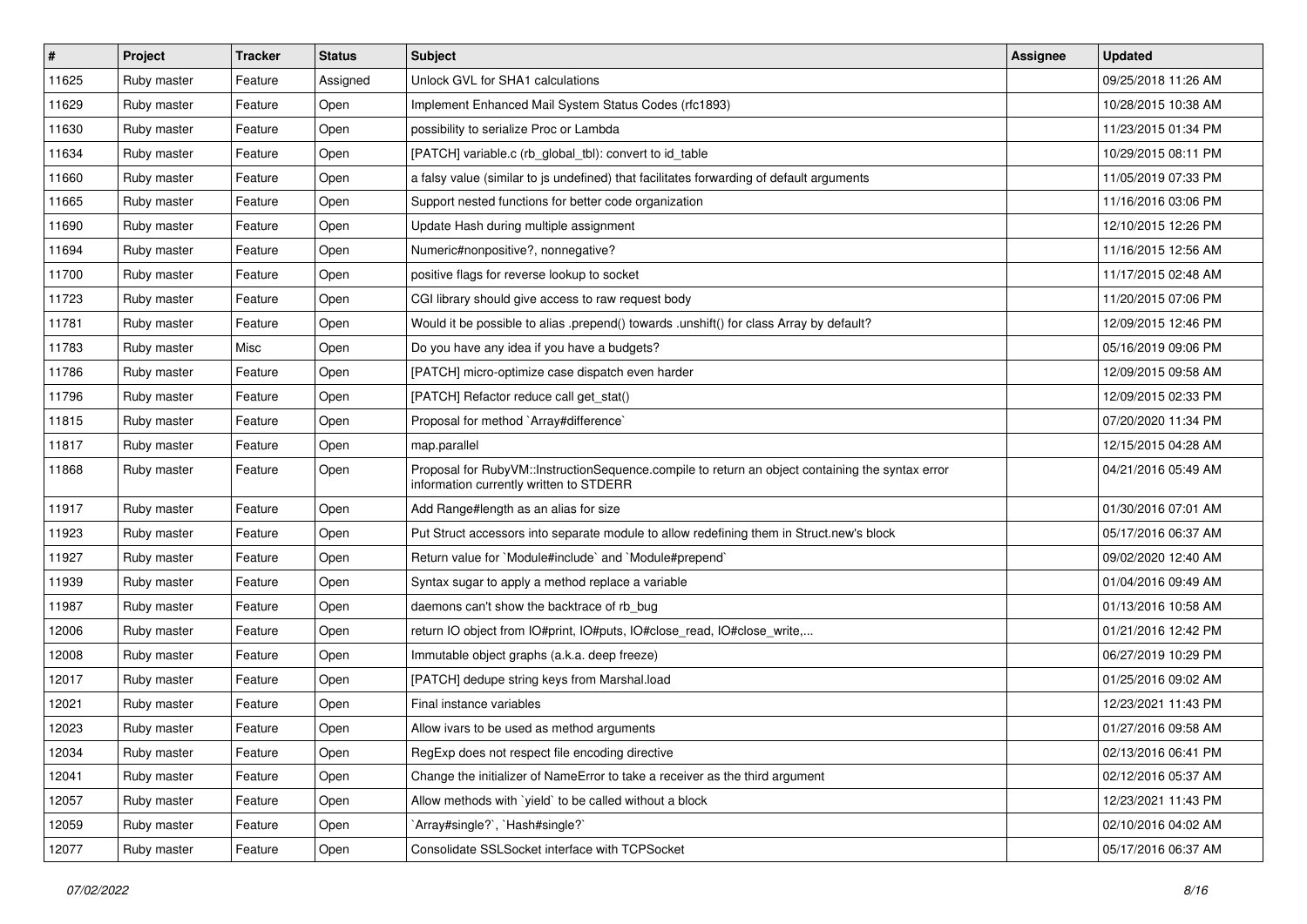| #     | Project     | <b>Tracker</b> | <b>Status</b> | <b>Subject</b>                                                                               | <b>Assignee</b> | <b>Updated</b>      |
|-------|-------------|----------------|---------------|----------------------------------------------------------------------------------------------|-----------------|---------------------|
| 12080 | Ruby master | Feature        | Open          | Enumerable#first, Array#last with block                                                      |                 | 04/20/2016 03:51 AM |
| 12083 | Ruby master | Feature        | Open          | \$_ and \$~ by Binding#local_variable_{get,set}                                              |                 | 02/18/2016 04:35 AM |
| 12084 | Ruby master | Feature        | Open          | `Class#instance`                                                                             |                 | 12/14/2021 08:52 PM |
| 12086 | Ruby master | Feature        | Open          | using: option for instance_eval etc.                                                         |                 | 12/29/2019 07:46 PM |
| 12094 | Ruby master | Feature        | Open          | parameterized property assignment: $o.prop(arg) = 1$                                         |                 | 03/17/2016 07:05 AM |
| 12110 | Ruby master | Feature        | Open          | Create a method to avoid vacuous truth?                                                      |                 | 03/12/2016 08:01 AM |
| 12113 | Ruby master | Feature        | Open          | Global method inside Delegator causes NameError                                              |                 | 03/01/2016 01:58 AM |
| 12114 | Ruby master | Feature        | Open          | \$VERBOSE = true is being ignored                                                            |                 | 02/26/2016 02:00 PM |
| 12115 | Ruby master | Feature        | Open          | Add Symbol#call to allow to_proc shorthand with arguments                                    |                 | 11/16/2018 09:49 AM |
| 12116 | Ruby master | Feature        | Open          | Fixnum#divmod`, `Bignum#divmod` with multiple arguments                                      |                 | 03/21/2016 02:00 PM |
| 12125 | Ruby master | Feature        | Open          | Proposal: Shorthand operator for Object#method                                               |                 | 01/07/2022 06:23 PM |
| 12129 | Ruby master | Feature        | Open          | syntactic sugar for dynamic method dispatch `object_expression:method_name_expression(1, 2)` |                 | 03/14/2016 01:35 AM |
| 12134 | Ruby master | Feature        | Open          | Comparison between 'true' and 'false'                                                        |                 | 03/15/2016 12:41 PM |
| 12141 | Ruby master | Feature        | Open          | send and __send_                                                                             |                 | 03/14/2016 01:32 AM |
| 12145 | Ruby master | Feature        | Open          | Aliashood between `size` and `length` is not consistent                                      |                 | 06/27/2019 10:02 PM |
| 12165 | Ruby master | Feature        | Open          | Hash#first, Hash#last                                                                        |                 | 03/12/2016 10:55 AM |
| 12173 | Ruby master | Feature        | Open          | `Time#till_now`                                                                              |                 | 03/16/2016 10:19 AM |
| 12179 | Ruby master | <b>Bug</b>     | Open          | Build failure due to VPATH expansion                                                         |                 | 04/14/2016 01:55 AM |
| 12211 | Ruby master | Feature        | Open          | introduce Date#first_of_month and Date#last_of_month                                         |                 | 03/26/2016 12:58 AM |
| 12214 | Ruby master | Feature        | Open          | Inconsistent behaviour and lack of warnings/errors when referencing duplicated _variables    |                 | 03/24/2016 04:58 PM |
| 12226 | Ruby master | Feature        | Open          | Dir.home with valid named user raises ArgumentError on Windows                               |                 | 05/08/2016 10:06 AM |
| 12247 | Ruby master | Feature        | Open          | accept multiple arguments at Array#delete                                                    |                 | 04/04/2016 10:16 PM |
| 12262 | Ruby master | Feature        | Open          | Anti-loop                                                                                    |                 | 04/09/2016 05:30 AM |
| 12272 | Ruby master | Feature        | Open          | Accepting HTML entity name in string literal                                                 |                 | 04/13/2016 05:16 AM |
| 12277 | Ruby master | Misc           | Open          | Coding rule: colum number                                                                    |                 | 04/13/2016 06:32 PM |
| 12280 | Ruby master | Bug            | Open          | IO.copy_stream(IO, IO) fails with "pread() not implemented"                                  |                 | 04/28/2016 05:51 AM |
| 12282 | Ruby master | Feature        | Open          | Hash#dig! for repeated applications of Hash#fetch                                            |                 | 12/28/2018 05:31 AM |
| 12317 | Ruby master | Feature        | Open          | Name space of a module                                                                       |                 | 09/04/2016 04:59 PM |
| 12319 | Ruby master | Feature        | Open          | Module#const get` does not accept symbol with nested name                                    |                 | 01/04/2020 07:24 PM |
| 12334 | Ruby master | Feature        | Open          | Final/Readonly Support for Fields / Instance Variables                                       |                 | 07/20/2016 01:49 AM |
| 12350 | Ruby master | Feature        | Open          | Introduce Array#find! that raises an error if element not found                              |                 | 07/19/2016 06:20 AM |
| 12378 | Ruby master | Feature        | Open          | arbitrary size Random.new_seed                                                               |                 | 05/13/2016 04:44 PM |
| 12380 | Ruby master | Feature        | Open          | 'Struct' as a subclass of 'Class'                                                            |                 | 05/14/2016 08:28 AM |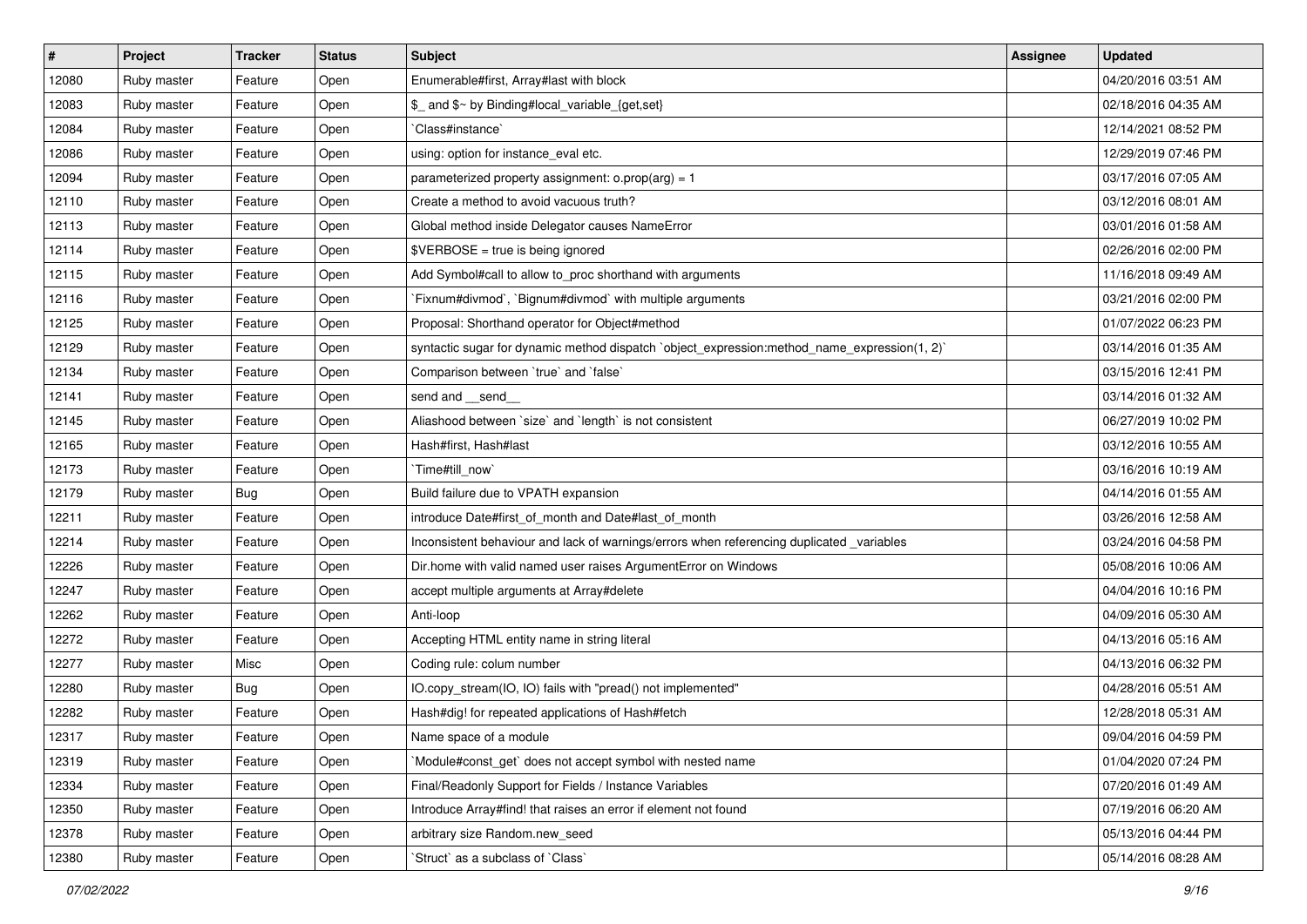| #     | Project     | <b>Tracker</b> | <b>Status</b> | <b>Subject</b>                                                                                           | Assignee | <b>Updated</b>      |
|-------|-------------|----------------|---------------|----------------------------------------------------------------------------------------------------------|----------|---------------------|
| 12403 | Ruby master | Feature        | Open          | Optimise Regexp#match?                                                                                   |          | 05/24/2016 05:54 AM |
| 12416 | Ruby master | Feature        | Open          | struct rb_id_table lacks mark function                                                                   |          | 09/22/2020 07:43 PM |
| 12435 | Ruby master | Feature        | Open          | Using connect_nonblock to open TCP connections in Net::HTTP#connect                                      |          | 06/06/2016 12:42 AM |
| 12455 | Ruby master | Feature        | Open          | Add a way for class String to determine whether it has only numbers / digits or not                      |          | 07/20/2016 03:13 AM |
| 12482 | Ruby master | Feature        | Open          | ArgumentError.new(nil) should give a better description                                                  |          | 06/16/2016 04:18 AM |
| 12500 | Ruby master | <b>Bug</b>     | Open          | TestProcess#test_aspawn_too_long_path fails on mips with "argument too big"                              |          | 12/29/2019 10:38 AM |
| 12523 | Ruby master | Feature        | Open          | `Object#values_at`                                                                                       |          | 01/05/2020 03:44 PM |
| 12573 | Ruby master | Feature        | Open          | Introduce a straightforward way to discover whether a process is running                                 |          | 04/19/2017 12:05 PM |
| 12586 | Ruby master | Feature        | Open          | Hash#sample                                                                                              |          | 08/10/2016 04:08 AM |
| 12589 | Ruby master | Feature        | Open          | VM performance improvement proposal                                                                      |          | 02/20/2018 05:00 AM |
| 12595 | Ruby master | Misc           | Open          | Documentation                                                                                            |          | 07/18/2016 04:39 PM |
| 12625 | Ruby master | Feature        | Open          | TypeError.assert, ArgumentError.assert                                                                   |          | 08/10/2016 04:36 AM |
| 12648 | Ruby master | Feature        | Open          | `Enumerable#sort_by` with descending option                                                              |          | 10/05/2017 10:24 AM |
| 12689 | Ruby master | <b>Bug</b>     | Open          | Thread isolation of $\gamma$ and $\gamma$                                                                |          | 04/01/2021 08:51 PM |
| 12700 | Ruby master | Feature        | Open          | regexg heredoc support                                                                                   |          | 11/24/2017 12:53 AM |
| 12731 | Ruby master | Feature        | Open          | rb_path_to_class should call custom const_defined? methods (take 2)                                      |          | 07/25/2019 06:13 PM |
| 12751 | Ruby master | Misc           | Open          | Incompatibility of Ruby 3                                                                                |          | 09/14/2016 12:48 PM |
| 12755 | Ruby master | Feature        | Open          | optimize instruction sequence                                                                            |          | 09/12/2016 07:05 AM |
| 12790 | Ruby master | Feature        | Open          | Better inspect for stdlib classes                                                                        |          | 02/27/2017 08:36 PM |
| 12802 | Ruby master | Feature        | Open          | Add BLAKE2 support to Digest                                                                             |          | 09/02/2019 05:58 AM |
| 12817 | Ruby master | Feature        | Open          | Consider adding method .sample() on class Hash (if this was not yet proposed)                            |          | 10/11/2016 12:57 AM |
| 12843 | Ruby master | Feature        | Open          | Proposal to add a new method to class File in order to determine the name of the file without any suffix |          | 10/17/2016 08:56 AM |
| 12848 | Ruby master | Feature        | Assigned      | Crazy idea: Allow regex definition for methods (Do not take it seriously please)                         |          | 10/18/2016 12:17 AM |
| 12858 | Ruby master | Feature        | Open          | Supporting batch-requiring of files in ruby                                                              |          | 10/23/2016 08:05 AM |
| 12867 | Ruby master | Feature        | Open          | Add ability to check validity of a URL                                                                   |          | 12/23/2021 11:43 PM |
| 12869 | Ruby master | Feature        | Open          | open-uri's open rejects `BOM' in encoding                                                                |          | 10/25/2016 05:06 AM |
| 12901 | Ruby master | Feature        | Open          | Anonymous functions without scope lookup overhead                                                        |          | 01/01/2022 12:30 PM |
| 12911 | Ruby master | Misc           | Assigned      | Translate docs                                                                                           |          | 11/24/2021 04:52 AM |
| 12928 | Ruby master | Feature        | Open          | Use socket conect timeout in net stdlib for open timeout                                                 |          | 12/02/2019 09:20 PM |
| 12968 | Ruby master | Feature        | Open          | Allow default value via block for Integer(), Float() and Rational()                                      |          | 06/28/2017 05:53 PM |
| 12969 | Ruby master | Feature        | Open          | Allow optional parameter in String#strip and related                                                     |          | 01/20/2017 08:19 AM |
| 12985 | Ruby master | Feature        | Open          | HTTP should handle cookies                                                                               |          | 06/24/2019 10:38 PM |
| 12986 | Ruby master | Feature        | Open          | HTTP/request basic_auth context should be switched                                                       |          | 06/24/2019 10:38 PM |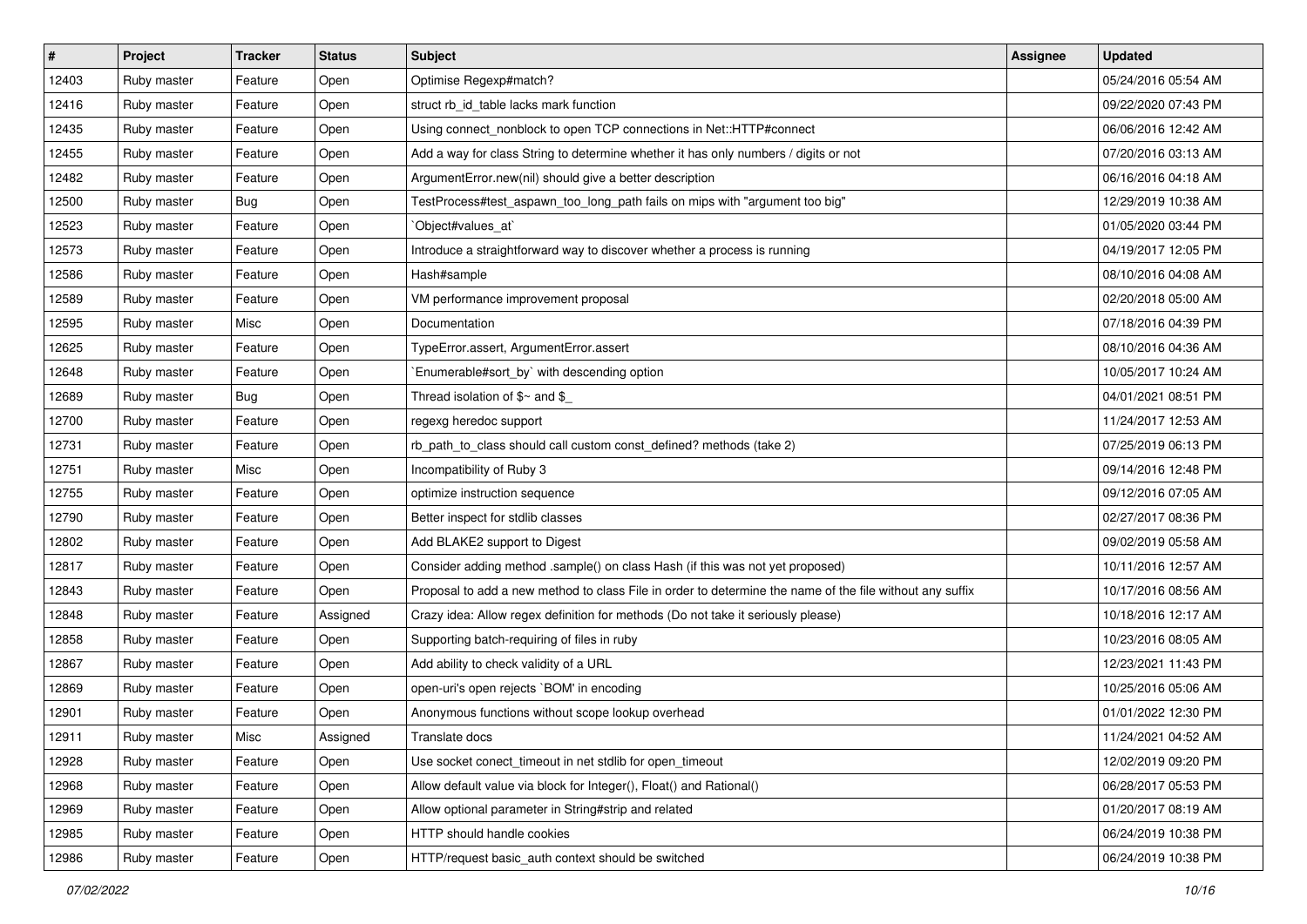| $\vert$ # | Project     | <b>Tracker</b> | <b>Status</b> | Subject                                                                                | <b>Assignee</b> | <b>Updated</b>      |
|-----------|-------------|----------------|---------------|----------------------------------------------------------------------------------------|-----------------|---------------------|
| 12992     | Ruby master | Feature        | Open          | ArgumentError if hostname is missing                                                   |                 | 07/27/2021 11:40 AM |
| 13006     | Ruby master | Feature        | Open          | backtrace of thread killer                                                             |                 | 12/06/2016 01:11 AM |
| 13026     | Ruby master | Feature        | Open          | Public singleton methods                                                               |                 | 02/22/2017 06:53 PM |
| 13048     | Ruby master | Feature        | Open          | Better way to do Regexp.new(Regexp.escape("some string"))                              |                 | 01/20/2017 04:01 AM |
| 13072     | Ruby master | Misc           | Open          | Current state of date standard library                                                 |                 | 09/02/2017 05:38 PM |
| 13095     | Ruby master | Feature        | Open          | [PATCH] io.c (rb_f_syscall): remove deprecation notice                                 |                 | 03/26/2017 06:21 AM |
| 13103     | Ruby master | Feature        | Open          | [PATCH] random.c: use "__NR_" syscall prefix on Linux (instead of "SYS_")              |                 | 01/11/2017 10:51 PM |
| 13108     | Ruby master | Feature        | Open          | [Doc Request] Explicitly document Range#sum                                            |                 | 01/05/2017 11:50 PM |
| 13124     | Ruby master | Feature        | Open          | Should #puts convert to external encoding?                                             |                 | 12/01/2017 06:45 PM |
| 13151     | Ruby master | <b>Bug</b>     | Open          | File.writable? doesn't report correctly if a directory is writable on Windows.         |                 | 01/23/2017 05:46 PM |
| 13153     | Ruby master | Feature        | Open          | Inconsistent sprintf formatting for 0 value                                            |                 | 09/29/2020 03:30 PM |
| 13164     | Ruby master | Bug            | Open          | A second `SystemStackError` exception results in `Segmentation fault (core dumped)`    |                 | 04/14/2017 01:05 PM |
| 13174     | Ruby master | Feature        | Open          | Smaller id table on 64bit platform                                                     |                 | 01/31/2017 02:05 PM |
| 13209     | Ruby master | Misc           | Open          | fact.rb in ruby/sample variations                                                      |                 | 02/14/2017 12:10 AM |
| 13211     | Ruby master | Feature        | Open          | Hash#delete taking a splat                                                             |                 | 04/29/2017 08:41 PM |
| 13240     | Ruby master | Feature        | Open          | Change Unicode property implementation in Onigmo from inversion lists to direct lookup |                 | 02/22/2017 08:01 AM |
| 13241     | Ruby master | Feature        | Open          | Method(s) to access Unicode properties for characters/strings                          |                 | 08/08/2019 08:10 PM |
| 13245     | Ruby master | Feature        | Open          | [PATCH] reject inter-thread TLS modification                                           |                 | 09/12/2017 12:54 PM |
| 13259     | Ruby master | Feature        | Open          | Kernel#Date                                                                            |                 | 02/28/2017 12:09 PM |
| 13263     | Ruby master | Feature        | Open          | Add companion integer nth-root method to recent Integer#isqrt                          |                 | 04/05/2017 12:49 AM |
| 13314     | Ruby master | Feature        | Open          | $dig =$                                                                                |                 | 03/14/2017 12:55 PM |
| 13333     | Ruby master | Feature        | Open          | block to yield                                                                         |                 | 05/19/2017 09:01 AM |
| 13342     | Ruby master | Feature        | Open          | Improve yielding block performance                                                     |                 | 06/24/2019 08:33 PM |
| 13374     | Ruby master | Feature        | Open          | Fix one of performance regressions in method calling                                   |                 | 06/24/2019 08:32 PM |
| 13395     | Ruby master | Feature        | Open          | Add a method to check for not nil                                                      |                 | 09/30/2017 12:53 PM |
| 13434     | Ruby master | Feature        | Open          | better method definition in C API                                                      |                 | 07/13/2017 07:41 AM |
| 13436     | Ruby master | Feature        | Open          | Improve performance of Array#<=> with Fixnum/Float/String elements                     |                 | 06/24/2019 08:26 PM |
| 13482     | Ruby master | Feature        | Open          | Improve performance of "set instance variable"                                         |                 | 06/24/2019 08:25 PM |
| 13485     | Ruby master | Bug            | Open          | MinGW TestEnumerable#test callcc SEGV info                                             |                 | 04/19/2017 04:17 PM |
| 13497     | Ruby master | Misc           | Open          | Docs, code samples, Ripper example                                                     |                 | 04/23/2017 04:27 AM |
| 13500     | Ruby master | Bug            | Open          | MinGW TestArity#test_proc_err_mess stops testing                                       |                 | 04/26/2017 03:27 PM |
| 13502     | Ruby master | Feature        | Open          | remove unused Array#to_s implementation                                                |                 | 07/27/2021 11:41 AM |
| 13506     | Ruby master | Feature        | Open          | Improve performance of Complex#{+,-,*,/,**,abs2}                                       |                 | 06/24/2019 08:21 PM |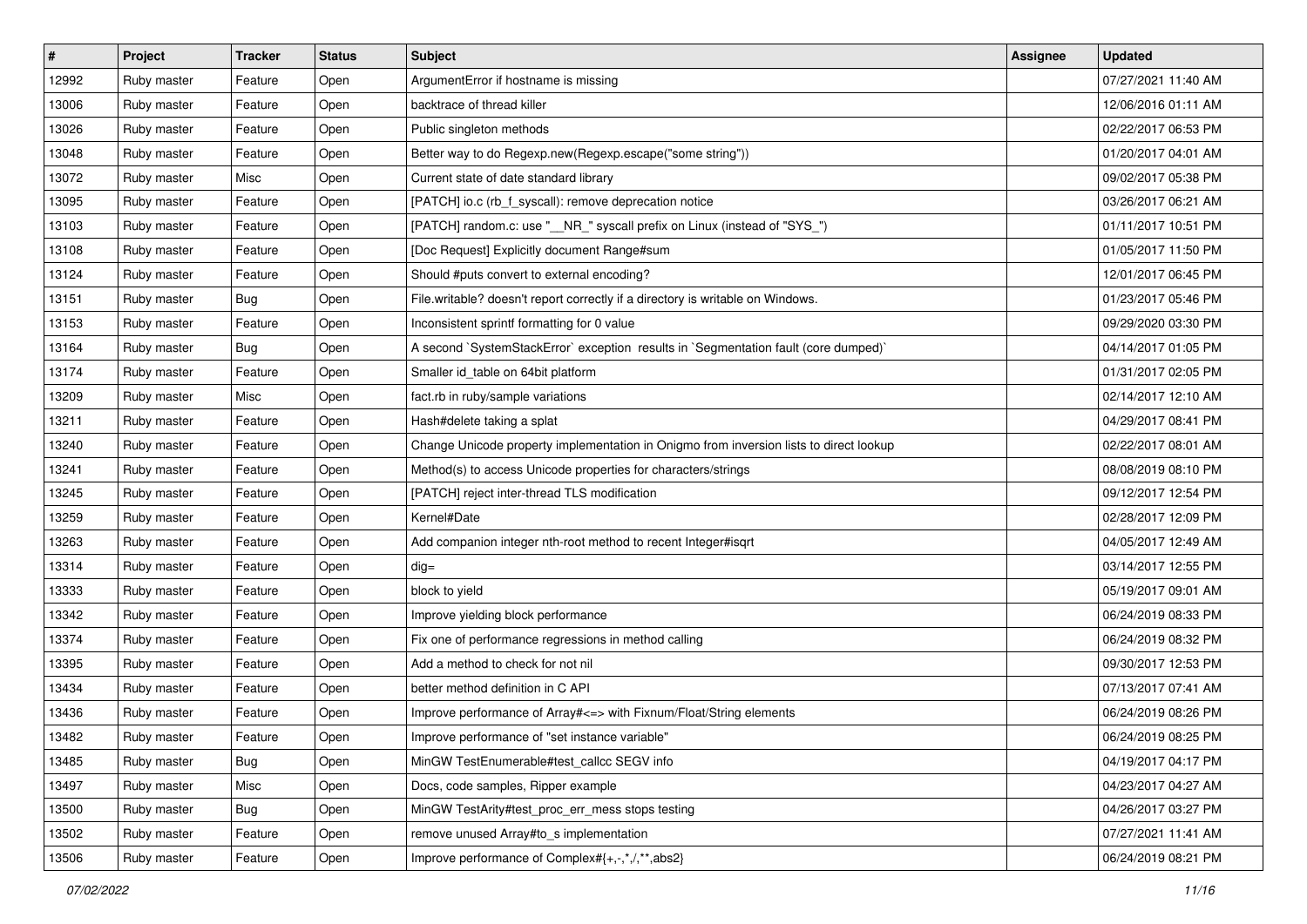| $\vert$ # | Project     | <b>Tracker</b> | <b>Status</b> | Subject                                                                                                                                                                                    | <b>Assignee</b> | <b>Updated</b>      |
|-----------|-------------|----------------|---------------|--------------------------------------------------------------------------------------------------------------------------------------------------------------------------------------------|-----------------|---------------------|
| 13507     | Ruby master | Feature        | Open          | Improve performance of some Complex methods where call Numeric#real? internally                                                                                                            |                 | 06/24/2019 08:21 PM |
| 13514     | Ruby master | Feature        | Open          | [PATCH] thread_pthread.c (native_sleep): preserve old unblock function                                                                                                                     |                 | 07/27/2021 11:41 AM |
| 13542     | Ruby master | <b>Bug</b>     | Open          | MinGW trunk Builds - Summary of Issues                                                                                                                                                     |                 | 05/19/2017 07:04 PM |
| 13557     | Ruby master | Feature        | Open          | there's no way to pass backtrace locations as a massaged backtrace                                                                                                                         |                 | 06/24/2019 08:21 PM |
| 13571     | Ruby master | <b>Bug</b>     | Open          | Script arguments, encoding, windows / MinGW                                                                                                                                                |                 | 11/12/2017 10:53 PM |
| 13574     | Ruby master | Feature        | Open          | Method redefinition warning                                                                                                                                                                |                 | 08/25/2019 06:11 PM |
| 13576     | Ruby master | Feature        | Open          | File#to_path shall be deleted                                                                                                                                                              |                 | 06/24/2019 08:20 PM |
| 13620     | Ruby master | Feature        | Open          | Simplifying MRI's build system: always make install                                                                                                                                        |                 | 07/08/2018 09:41 AM |
| 13626     | Ruby master | Feature        | Open          | Add String#byteslice!                                                                                                                                                                      |                 | 07/03/2018 11:07 PM |
| 13634     | Ruby master | Misc           | Open          | NilClass is lying about respond_to?(:clone)                                                                                                                                                |                 | 06/06/2017 08:27 AM |
| 13639     | Ruby master | Feature        | Open          | Add "RTMIN" and "RTMAX" to Signal.list                                                                                                                                                     |                 | 08/31/2017 09:06 AM |
| 13644     | Ruby master | <b>Bug</b>     | Open          | Windows - Setting Time.now                                                                                                                                                                 |                 | 06/11/2017 03:43 AM |
| 13645     | Ruby master | Feature        | Open          | Syntactic sugar for indexing when using the safe navigation operator                                                                                                                       |                 | 04/16/2019 03:00 PM |
| 13668     | Ruby master | Feature        | Open          | Show / log test-all skips in CI here or at http://rubyci.org/?                                                                                                                             |                 | 06/20/2017 03:30 AM |
| 13681     | Ruby master | Feature        | Open          | Ruby digest init fails in FIPS mode when built against OpenSSL ~> 1.0.1                                                                                                                    |                 | 07/04/2017 05:17 PM |
| 13719     | Ruby master | Feature        | Open          | [PATCH] net/http: allow existing socket arg for Net::HTTP.start                                                                                                                            |                 | 09/12/2020 09:45 PM |
| 13733     | Ruby master | Feature        | Open          | Dump the delegator instead of the delegated object                                                                                                                                         |                 | 06/29/2018 05:09 PM |
| 13750     | Ruby master | Feature        | Open          | Improve String#casecmp? and Symbol#casecmp? performance with ASCII string                                                                                                                  |                 | 01/24/2021 07:12 AM |
| 13763     | Ruby master | Feature        | Open          | Trigger "unused variable warning" for unused variables in parameter lists                                                                                                                  |                 | 11/28/2017 04:49 AM |
| 13765     | Ruby master | Feature        | Open          | Add Proc#bind                                                                                                                                                                              |                 | 07/26/2017 01:31 PM |
| 13787     | Ruby master | Misc           | Open          | The path to Ruby 3.x - would it be useful to have a separate thread here at the tracker, for discussions and<br>issues and ideas related to ruby 3.x?                                      |                 | 08/08/2017 08:29 AM |
| 13795     | Ruby master | Feature        | Open          | Hash#select return type does not match Hash#find_all                                                                                                                                       |                 | 06/24/2019 06:33 PM |
| 13804     | Ruby master | Misc           | Open          | Protected methods cannot be overridden                                                                                                                                                     |                 | 08/10/2017 09:41 PM |
| 13805     | Ruby master | Feature        | Open          | Make refinement scoping to be like that of constants                                                                                                                                       |                 | 08/13/2017 10:52 PM |
| 13820     | Ruby master | Feature        | Open          | Add a nil coalescing operator                                                                                                                                                              |                 | 03/16/2021 03:34 PM |
| 13847     | Ruby master | Feature        | Assigned      | Gem activated problem for default gems                                                                                                                                                     |                 | 12/10/2020 08:53 AM |
| 13860     | Ruby master | Feature        | Open          | A proposal for a new, simpler class-method addition to Time - for the time being calling it Time.date() but<br>another name is fine; and the ability to omit '%' tokens as arguments to it |                 | 02/21/2018 12:57 PM |
| 13869     | Ruby master | Feature        | Open          | Filter non directories from Dir.glob                                                                                                                                                       |                 | 10/20/2017 01:58 AM |
| 13881     | Ruby master | Feature        | Open          | Use getcontext/setcontext on OS X                                                                                                                                                          |                 | 09/08/2017 09:13 AM |
| 13890     | Ruby master | Feature        | Open          | Allow a regexp as an argument to 'count', to count more interesting things than single characters                                                                                          |                 | 12/30/2017 04:37 AM |
| 13893     | Ruby master | Feature        | Open          | Add Fiber#[] and Fiber#[]= and restore Thread#[] and Thread#[]= to their original behavior                                                                                                 |                 | 08/14/2020 01:48 AM |
| 13913     | Ruby master | Feature        | Open          | Method definition with explicitly callable method names                                                                                                                                    |                 | 06/24/2019 05:49 PM |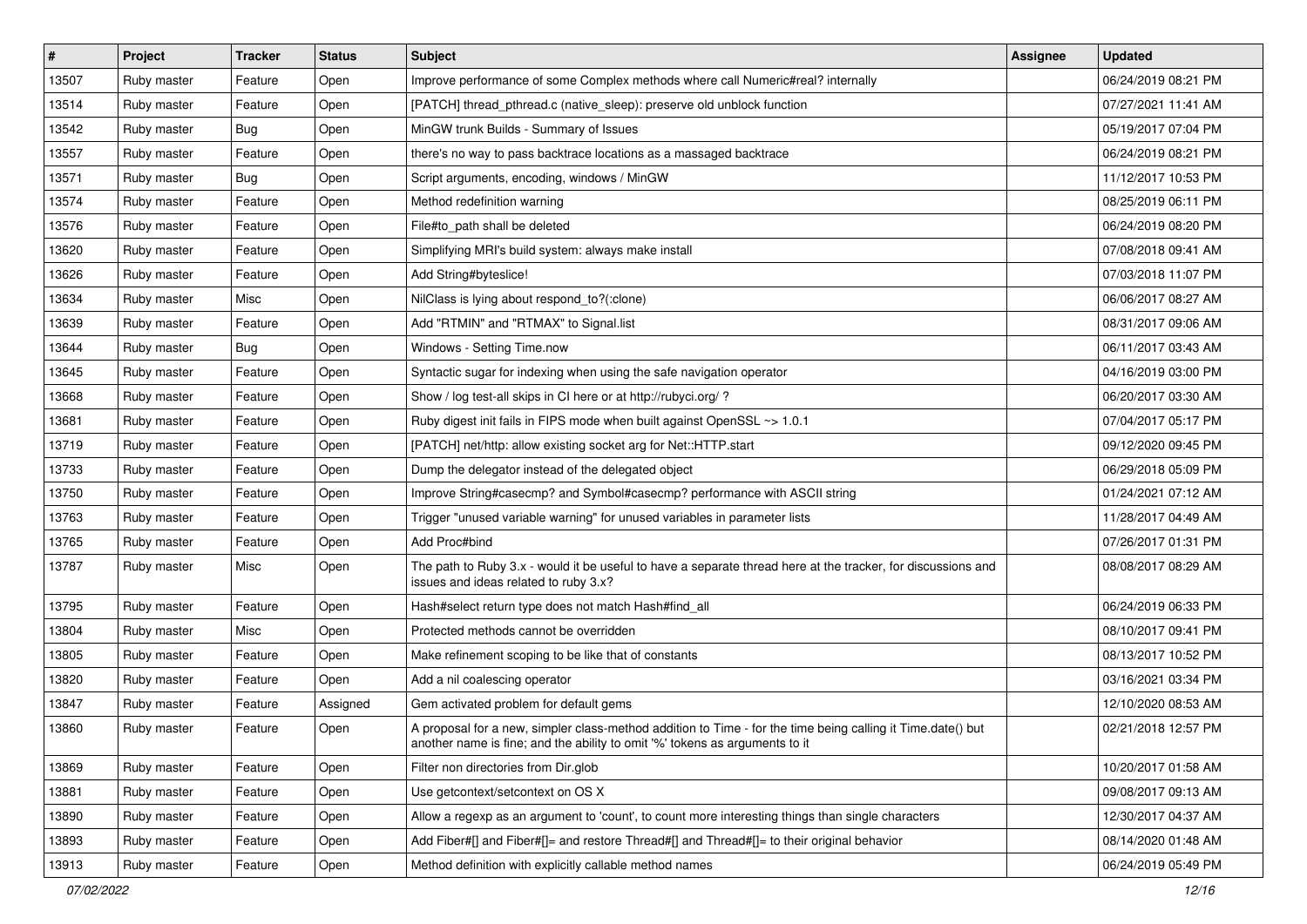| $\vert$ # | Project     | <b>Tracker</b> | <b>Status</b> | <b>Subject</b>                                                                                                        | Assignee | <b>Updated</b>      |
|-----------|-------------|----------------|---------------|-----------------------------------------------------------------------------------------------------------------------|----------|---------------------|
| 13922     | Ruby master | Feature        | Open          | Consider showing warning messages about same-named aliases - either directly or perhaps via the "did<br>you mean gem" |          | 09/25/2017 12:21 PM |
| 13924     | Ruby master | Feature        | Open          | Add headings/hints to RubyVM::InstructionSequence#disasm                                                              |          | 09/20/2017 01:40 PM |
| 13927     | Ruby master | Feature        | Open          | Integrate module_function as a core language type                                                                     |          | 09/25/2017 10:30 PM |
| 13933     | Ruby master | Feature        | Open          | Add Range#empty?                                                                                                      |          | 10/25/2017 09:19 AM |
| 13934     | Ruby master | Feature        | Open          | [Feature request] Being able to set a default encoding other than Unicode on a "per-project" basis                    |          | 09/25/2017 05:18 AM |
| 13936     | Ruby master | Feature        | Open          | Make regular expressions debugable                                                                                    |          | 10/07/2017 01:25 AM |
| 13968     | Ruby master | Misc           | Open          | [Ruby 3.x perhaps] - A (minimal?) static variant of ruby                                                              |          | 01/14/2018 03:24 PM |
| 14025     | Ruby master | Feature        | Open          | #initialize with ivars                                                                                                |          | 10/19/2017 06:50 AM |
| 14033     | Ruby master | Feature        | Open          | Add String#append                                                                                                     |          | 08/08/2018 03:01 AM |
| 14037     | Ruby master | Misc           | Open          | Writing doxygen document comments to static functions                                                                 |          | 10/21/2017 07:48 AM |
| 14040     | Ruby master | Feature        | Open          | deprecate HTTP.version_1_2                                                                                            |          | 10/22/2017 09:32 AM |
| 14049     | Ruby master | <b>Bug</b>     | Open          | SEGV svn 60401 require_relative                                                                                       |          | 10/26/2017 05:25 PM |
| 14052     | Ruby master | Feature        | Open          | Introduce SecureRandom.with_chars                                                                                     |          | 12/12/2017 08:59 AM |
| 14064     | Ruby master | <b>Bug</b>     | Open          | test-all with and without -j - incorrect assertions and missing test methods                                          |          | 11/03/2017 10:54 PM |
| 14077     | Ruby master | Feature        | Open          | Add Encoding::FILESYSTEM and Encoding::LOCALE constants                                                               |          | 11/03/2017 09:31 PM |
| 14079     | Ruby master | Feature        | Open          | Validate argument list without calling method                                                                         |          | 11/07/2017 03:20 AM |
| 14083     | Ruby master | <b>Bug</b>     | Open          | Refinement in block calling incorrect method                                                                          |          | 11/05/2017 07:36 PM |
| 14084     | Ruby master | Feature        | Open          | Introduce Enumerator#next?                                                                                            |          | 11/06/2017 03:28 PM |
| 14092     | Ruby master | Feature        | Open          | Add extension key argument to Tempfile                                                                                |          | 11/08/2017 06:47 PM |
| 14111     | Ruby master | Feature        | Open          | ArgumentError0000000000000000000000000                                                                                |          | 06/13/2019 05:41 AM |
| 14114     | Ruby master | Feature        | Open          | Add #step for Array, Enumerable, Enumerator                                                                           |          | 06/24/2019 05:00 PM |
| 14122     | Ruby master | Feature        | Open          | <b>Add LogicError</b>                                                                                                 |          | 06/17/2019 11:47 PM |
| 14125     | Ruby master | Feature        | Open          | Readline Module (STDLIB): Add support for ^O emacs keybinding?                                                        |          | 08/25/2019 08:48 PM |
| 14129     | Ruby master | Feature        | Open          | Feature Request: sockets - add support for recvmmsg                                                                   |          | 12/12/2017 08:35 AM |
| 14136     | Ruby master | Feature        | Open          | Implement #empty? on more classes                                                                                     |          | 10/27/2018 07:20 AM |
| 14149     | Ruby master | Misc           | Open          | Ruby Birthday Thread - 25th years anniversary                                                                         |          | 12/02/2017 01:40 AM |
| 14153     | Ruby master | Feature        | Open          | [PATCH] resurrection of # -*- warn past scope: true -*-                                                               |          | 12/26/2017 08:53 AM |
| 14164     | Ruby master | Feature        | Open          | [Suggestion] Type system for ruby 3x to be usable for e. g. rubocop or autogenerating crystal code and so<br>forth    |          | 08/12/2019 08:15 AM |
| 14177     | Ruby master | Feature        | Open          | PATCH: File::Stat#dev on Windows                                                                                      |          | 12/25/2017 06:15 PM |
| 14190     | Ruby master | Misc           | Open          | What are the semantics of \$SAFE?                                                                                     |          | 12/15/2017 10:28 PM |
| 14197     | Ruby master | Feature        | Open          | `Enumerable#{select,reject}` accept a pattern argument                                                                |          | 04/04/2020 05:47 AM |
| 14217     | Ruby master | Feature        | Open          | Expose RUBY_PATCHLEVEL_STR or similar with patch level info for rc/preview as a constant                              |          | 06/01/2018 03:00 AM |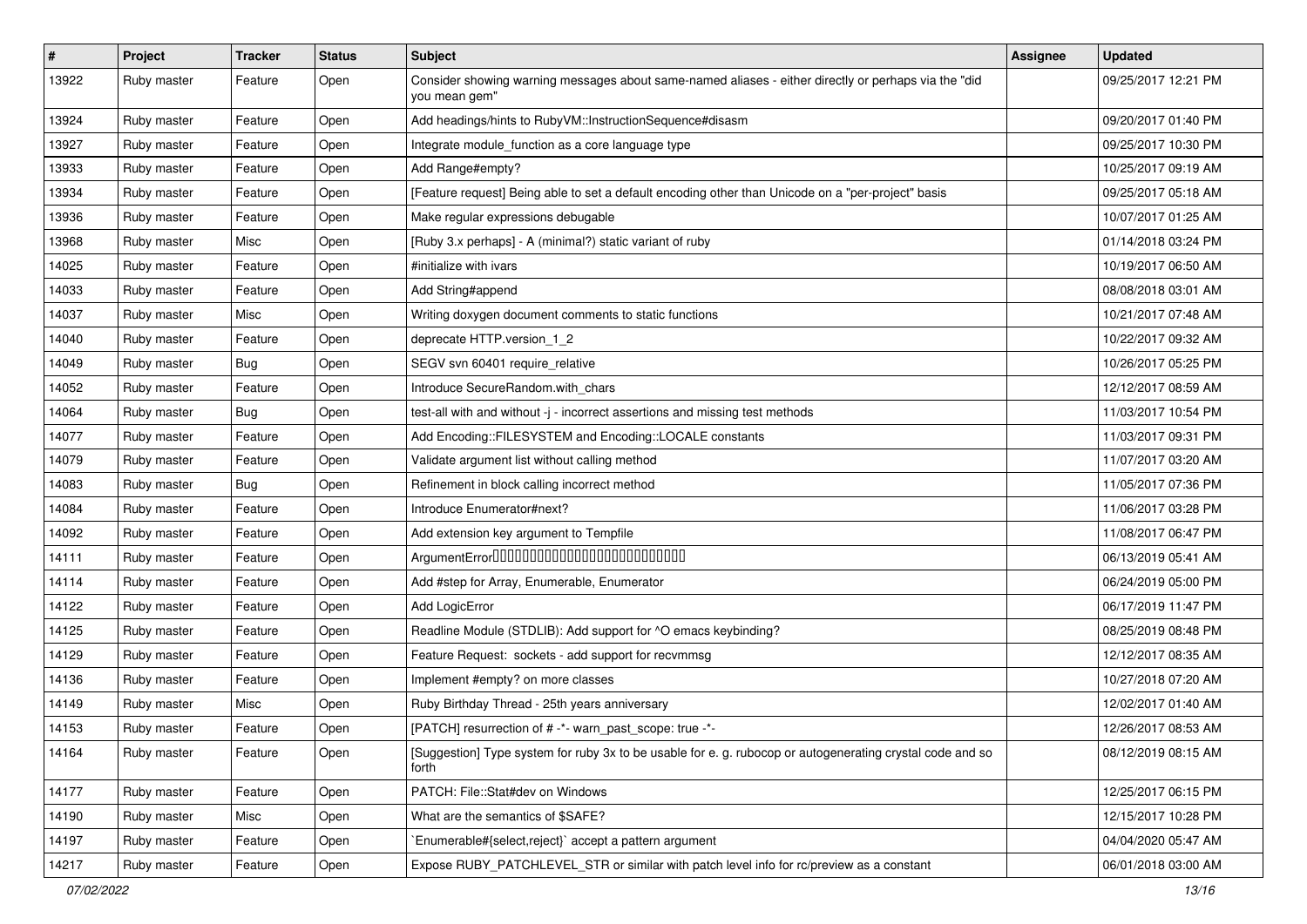| $\sharp$ | Project     | <b>Tracker</b> | <b>Status</b> | <b>Subject</b>                                                                                                               | <b>Assignee</b> | <b>Updated</b>      |
|----------|-------------|----------------|---------------|------------------------------------------------------------------------------------------------------------------------------|-----------------|---------------------|
| 14249    | Ruby master | Feature        | Open          | Remove str[match_str]                                                                                                        |                 | 05/19/2018 06:13 PM |
| 14274    | Ruby master | Feature        | Open          | Merge Std-Lib Time Class into Core                                                                                           |                 | 07/19/2021 07:54 AM |
| 14275    | Ruby master | Feature        | Open          | GC not aggressive enough                                                                                                     |                 | 06/17/2021 06:54 PM |
| 14276    | Ruby master | Feature        | Open          | Ruby core debugger API                                                                                                       |                 | 01/05/2018 07:54 PM |
| 14278    | Ruby master | Feature        | Open          | Ambiguous Exception for OpenSSL::HMAC.digest                                                                                 |                 | 06/20/2019 11:36 PM |
| 14328    | Ruby master | Feature        | Open          | SIMD vectorization                                                                                                           |                 | 07/16/2018 05:12 PM |
| 14348    | Ruby master | Feature        | Open          | win32ole: enable using coclass-es with multiple IDispatch implementations                                                    |                 | 01/10/2018 11:35 AM |
| 14364    | Ruby master | <b>Bug</b>     | Open          | Regexp last match variable in procs                                                                                          |                 | 09/14/2018 05:28 AM |
| 14365    | Ruby master | Feature        | Open          | irreconcilable ancestor chain ordering expectations should perhaps produce an error                                          |                 | 08/13/2019 05:18 AM |
| 14378    | Ruby master | Feature        | Open          | Increase Fixnum range on Windows from 31 bits to 63 bits                                                                     |                 | 06/18/2021 07:31 PM |
| 14387    | Ruby master | <b>Bug</b>     | Open          | Ruby 2.5 <sup>D</sup> Alpine Linux 000000000000 SystemStackError 00000                                                       |                 | 04/21/2020 03:13 PM |
| 14392    | Ruby master | Feature        | Open          | Pipe operator                                                                                                                |                 | 12/13/2018 09:51 AM |
| 14393    | Ruby master | Feature        | Open          | Support sending file descriptors (on local machine) via DRb UNIX                                                             |                 | 01/24/2018 08:58 PM |
| 14399    | Ruby master | Feature        | Open          | Add Enumerable#product                                                                                                       |                 | 08/11/2019 09:34 PM |
| 14401    | Ruby master | Feature        | Open          | Integer#digits0000000000000000                                                                                               |                 | 01/25/2018 01:13 PM |
| 14404    | Ruby master | Feature        | Open          | Adding writev support to IO#write_nonblock                                                                                   |                 | 01/29/2018 12:29 AM |
| 14411    | Ruby master | Feature        | Open          | URI#secure?                                                                                                                  |                 | 02/11/2018 03:44 PM |
| 14418    | Ruby master | <b>Bug</b>     | Open          | ruby 2.5 slow regexp execution                                                                                               |                 | 12/29/2019 10:34 AM |
| 14422    | Ruby master | <b>Bug</b>     | Open          | Ruby configuration options should not be reused for gem builds                                                               |                 | 03/05/2018 03:32 PM |
| 14423    | Ruby master | Feature        | Open          | Enumerator from single object                                                                                                |                 | 11/20/2019 05:04 AM |
| 14430    | Ruby master | Feature        | Open          | net/http: use Socket.tcp with connect_timeout, instead of TCPSocket.open wrapped in Timeout.timeout                          |                 | 01/19/2021 10:01 AM |
| 14449    | Ruby master | Feature        | Open          | error when trying to run rails s                                                                                             |                 | 12/23/2021 11:43 PM |
| 14463    | Ruby master | Feature        | Open          | Allow comments to precede dots in member expressions                                                                         |                 | 12/23/2021 11:43 PM |
| 14465    | Ruby master | Feature        | Open          | rename/alias and then obsolete UDPSocket::send                                                                               |                 | 12/23/2021 11:43 PM |
| 14474    | Ruby master | <b>Bug</b>     | Open          | skip "TestException#test_thread_signal_location" as known bug                                                                |                 | 12/10/2018 07:09 AM |
| 14480    | Ruby master | <b>Bug</b>     | Open          | miniruby crashing when compiled with -O2 or -O1 on aarch64                                                                   |                 | 02/23/2021 10:35 AM |
| 14550    | Ruby master | Feature        | Open          | Support keyword arguments with Date#step                                                                                     |                 | 02/26/2018 03:58 AM |
| 14555    | Ruby master | Feature        | Open          | OpenStruct performance doesn't have to be slow                                                                               |                 | 02/27/2018 12:59 AM |
| 14564    | Ruby master | Feature        | Open          | dig opposite method                                                                                                          |                 | 03/07/2018 11:24 PM |
| 14565    | Ruby master | Feature        | Open          | Simpler, one-liner, failsafe require in ruby? [Suggested names: require_failsafe, require_safe, require_try,<br>require_add) |                 | 10/09/2019 05:42 AM |
| 14570    | Ruby master | Feature        | Open          | Make File.expand_path/real_path casing consistent on Windows                                                                 |                 | 06/17/2021 04:22 PM |
| 14574    | Ruby master | Feature        | Open          | percent literals and binary encoding strings                                                                                 |                 | 03/04/2018 07:38 AM |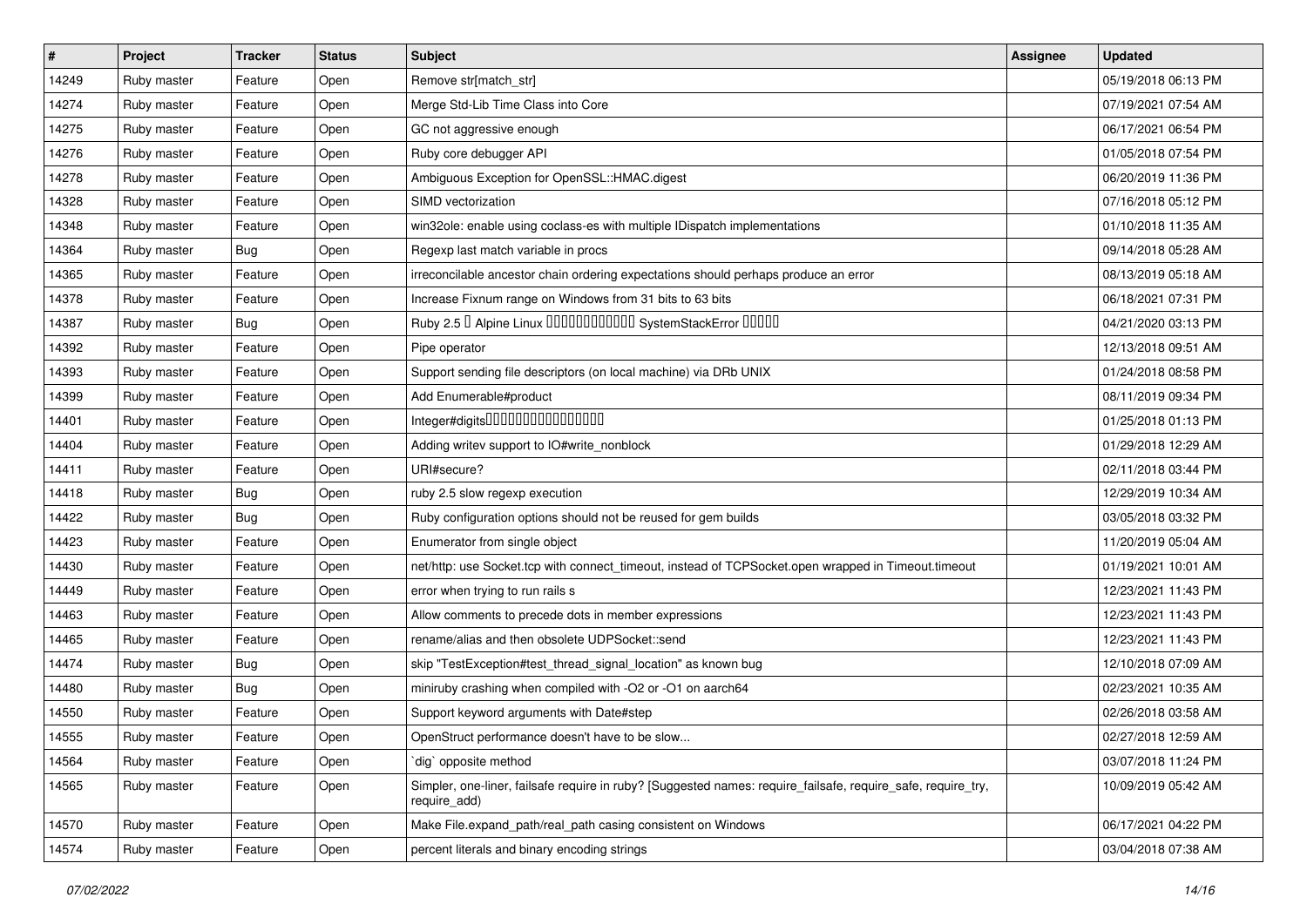| $\sharp$ | Project     | <b>Tracker</b> | <b>Status</b> | <b>Subject</b>                                                                                                                | <b>Assignee</b> | <b>Updated</b>      |
|----------|-------------|----------------|---------------|-------------------------------------------------------------------------------------------------------------------------------|-----------------|---------------------|
| 14580    | Ruby master | Feature        | Open          | Hash#store accepts a block                                                                                                    |                 | 03/08/2018 11:59 AM |
| 14582    | Ruby master | <b>Bug</b>     | Open          | Unable to use `method_entry` and `method_return` tracing probes since 2.5                                                     |                 | 06/18/2021 06:08 PM |
| 14585    | Ruby master | Feature        | Open          | Array#each_pair                                                                                                               |                 | 03/11/2018 11:38 PM |
| 14593    | Ruby master | Feature        | Open          | Add `Enumerator#concat`                                                                                                       |                 | 03/08/2018 09:15 PM |
| 14601    | Ruby master | Feature        | Open          | test-all & ruby/test_m17n_comb.rb - fixup                                                                                     |                 | 08/26/2019 07:30 PM |
| 14602    | Ruby master | Feature        | Open          | Version of dig that raises error if a key is not present                                                                      |                 | 05/25/2022 12:02 PM |
| 14605    | Ruby master | Feature        | Open          | Remove `original_iseq` from `rb_iseq_constant_body`                                                                           |                 | 08/26/2019 07:31 PM |
| 14606    | Ruby master | Feature        | Open          | Change begin-else-end without rescue from warning to syntax error                                                             |                 | 03/16/2018 01:22 AM |
| 14615    | Ruby master | Feature        | Open          | Consider introducing shortcut to check Net::HTTP response type                                                                |                 | 03/19/2018 05:43 AM |
| 14618    | Ruby master | Feature        | Open          | Add display width method to String for CLI                                                                                    |                 | 03/21/2018 04:00 AM |
| 14624    | Ruby master | Feature        | Open          | #{nil} allocates a fresh empty string each time                                                                               |                 | 04/21/2018 11:12 AM |
| 14625    | Ruby master | Feature        | Open          | yield_self accepts an argument, calling to_proc                                                                               |                 | 03/30/2018 06:52 AM |
| 14636    | Ruby master | Feature        | Open          | `Hash` has a method for accessing the shortest path towards a certain key                                                     |                 | 03/28/2018 09:42 AM |
| 14669    | Ruby master | Feature        | Open          | Regexp does not expose the amount of capture groups.                                                                          |                 | 04/08/2018 11:11 AM |
| 14672    | Ruby master | Feature        | Open          | Introduce a Date.safe_parse method                                                                                            |                 | 04/18/2018 10:11 AM |
| 14673    | Ruby master | Misc           | Open          | Documentation for `Array#drop` / `drop_while` unclear in regard to modification                                               |                 | 04/10/2018 09:51 AM |
| 14681    | Ruby master | <b>Bug</b>     | Open          | `syswrite': stream closed in another thread (IOError)                                                                         |                 | 04/22/2018 12:12 AM |
| 14685    | Ruby master | Feature        | Open          | IRB doesn't print exception cause                                                                                             |                 | 04/13/2018 03:20 PM |
| 14701    | Ruby master | Feature        | Open          | If the object is not frozen, I want to be able to redefine the compound assignment operator.                                  |                 | 08/11/2019 08:46 PM |
| 14710    | Ruby master | Feature        | Open          | I'd like to know from C API that "It has only one reference to Ruby object" to determine whether it is a<br>temporary object. |                 | 04/24/2018 11:28 PM |
| 14715    | Ruby master | Feature        | Open          | Pathname#== should compare by #realpath instead of #to_s                                                                      |                 | 08/26/2019 07:38 PM |
| 14718    | Ruby master | Feature        | Open          | Use jemalloc by default?                                                                                                      |                 | 03/25/2020 06:38 PM |
| 14723    | Ruby master | Feature        | Open          | [WIP] sleepy GC                                                                                                               |                 | 05/18/2018 09:13 AM |
| 14735    | Ruby master | Misc           | Open          | thread-safe operations in a hash could be documented                                                                          |                 | 05/04/2018 01:09 PM |
| 14758    | Ruby master | Feature        | Open          | Add a first-class support for isolated bounded packages / modules / contexts                                                  |                 | 05/18/2018 09:13 AM |
| 14759    | Ruby master | Feature        | Open          | [PATCH] set M_ARENA_MAX for glibc malloc                                                                                      |                 | 03/15/2019 06:54 AM |
| 14761    | Ruby master | <b>Bug</b>     | Open          | TestThread#test_join_limits hangs up on Solaris 10 with gcc                                                                   |                 | 05/16/2018 05:23 AM |
| 14768    | Ruby master | Misc           | Open          | Add documentation for    and &&                                                                                               |                 | 05/17/2018 09:45 AM |
| 14770    | Ruby master | Misc           | Open          | [META] DevelopersMeeting                                                                                                      |                 | 05/17/2018 12:28 PM |
| 14771    | Ruby master | Feature        | Open          | Add method to create DNS resource from data string                                                                            |                 | 05/17/2018 10:43 PM |
| 14777    | Ruby master | Feature        | Open          | Add Range#offset?                                                                                                             |                 | 05/19/2018 03:50 PM |
| 14783    | Ruby master | Feature        | Open          | String#chars_at / String#bytes_at                                                                                             |                 | 05/24/2018 01:18 PM |